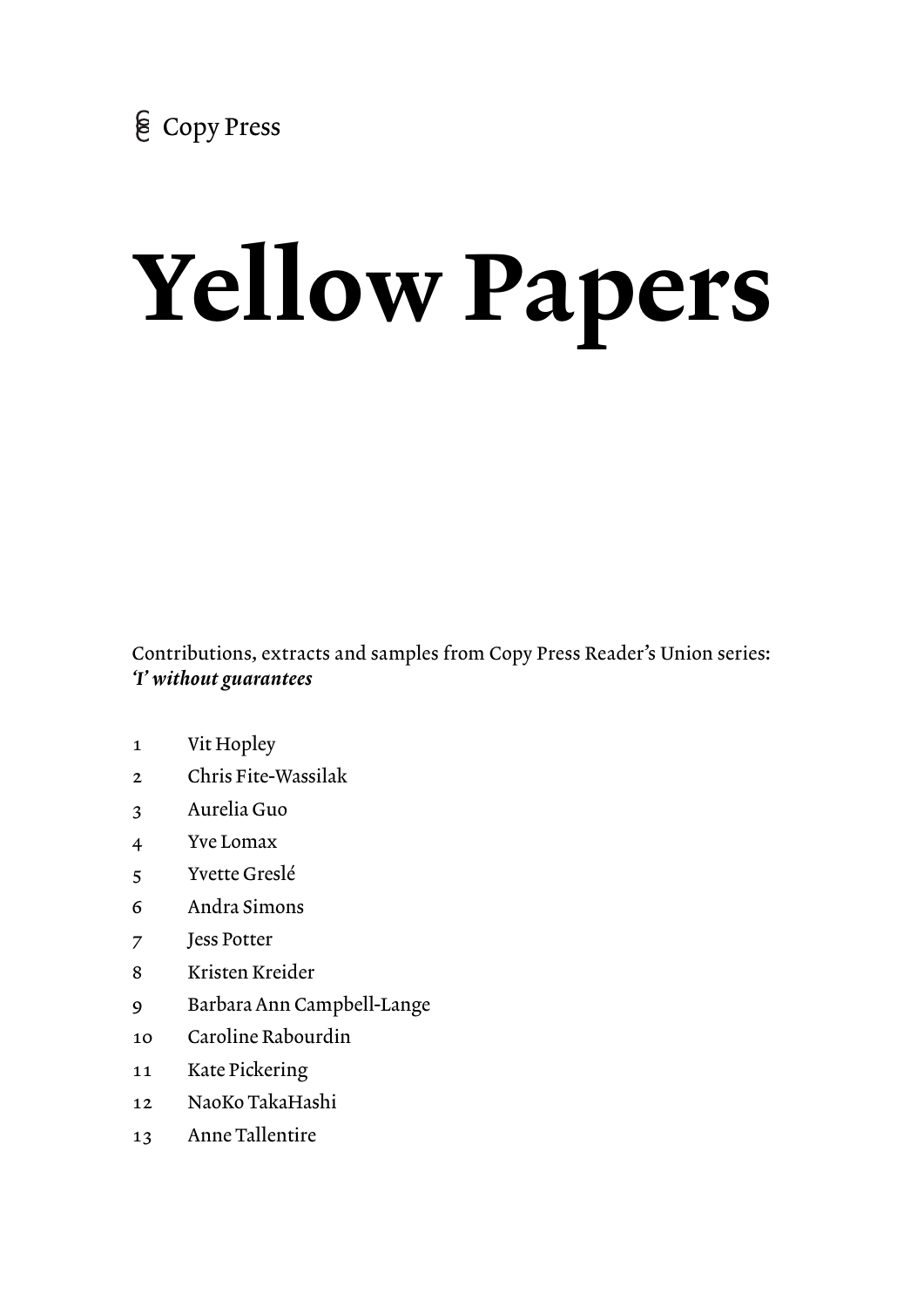# *'I' without guarantees*

# Texts 1–3

 $20 - 7 - 17$ : exploring the use of the self and the essay form by authors who hover around that space where messy lives meet words, where ideas born of experience find textual springing off points; authors raiding their own lives to atomise any theories of existence and build their own informal philosophies. Chris Fite-Wassilak

# Texts 4–7

9–11–17: reading fiction, philosophical prose and poem from authors who make saying 'I' a ground for their experiments, who say 'I' without guarantees. 'An "I" without guarantees!' writes Ingeborg Bachmann, 'what is the 'I', what could it be?' Yve Lomax

# Texts 8–13

8–2–18: readings, soundings and ponderings about the 'I's relation to 'you'. We are each others' echo, says the linguist Emile Benveniste. 'I' posits another person, the one who, being as she is, completely exterior to 'me', becomes my echo – to whom I say 'you' and who says 'you' to me. So echo greets us from the outside. So we form ourselves in relation. So we work towards a new poetics of 'us'. Kristen Kreider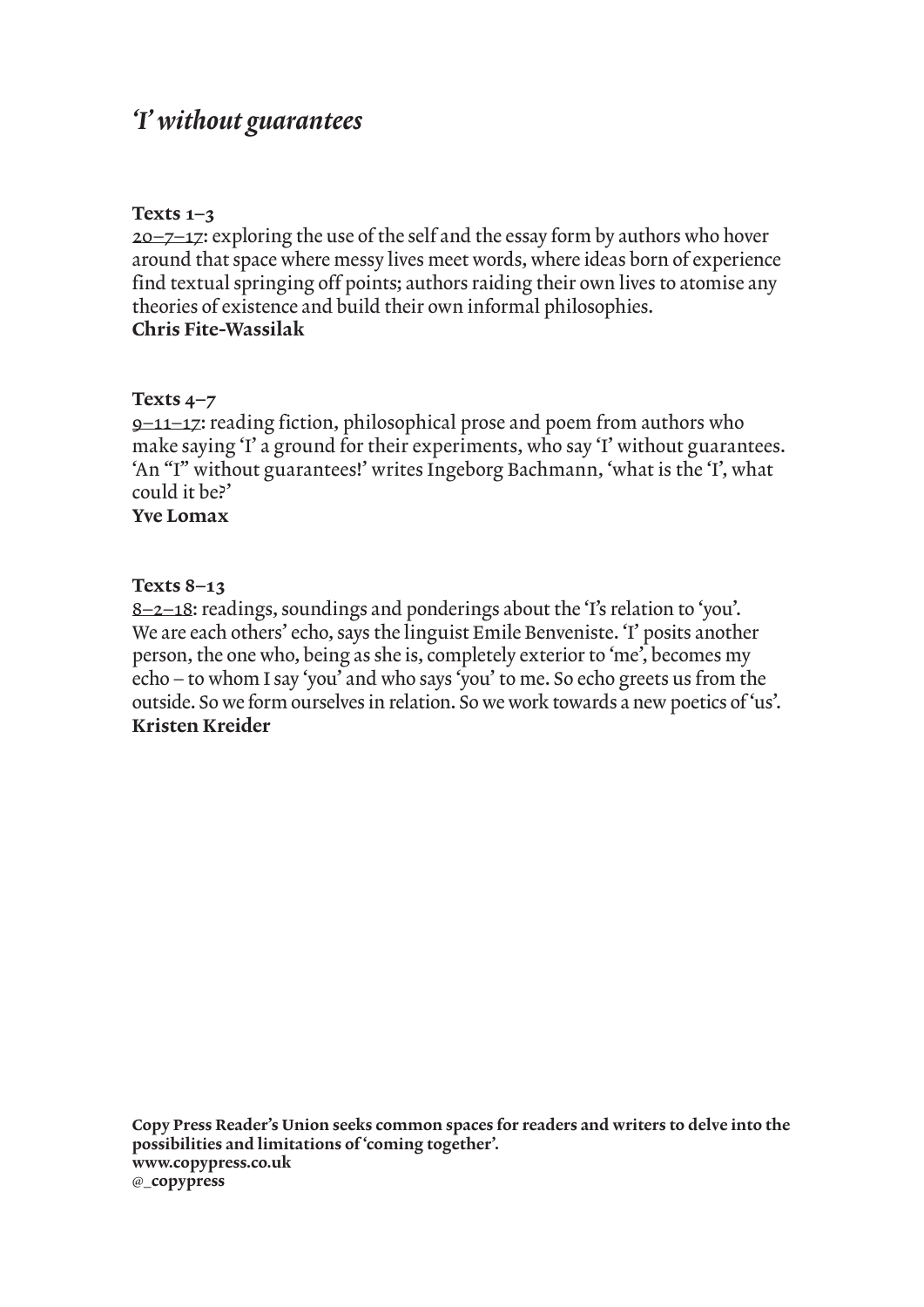## Nostalgia Vit Hopley  $20 - 7 - 17$

I have no desire to introduce myself; you might think that this suggests a rather unwilling character, but you would be mistaken. All you need to know is that I have been away and have just returned home. I notice the word 'just'. To be precise, one week ago I set out my return: planning a night hour so as to encounter no one, I was to slide back home, not creep but slide without interruption; how I wished to go unnoticed. In retrospect I realise that this was a foolish desire; my plan was flawed. Why? Realistically, the last train never arrives late enough and during those spare hours, barely past dark, loitering, I would not fail to be noticed. And lets not forget there is always a dog waiting to bark, door hinges needing oil, floorboards that creak and, in the dark of night, to trip, bump or knock is commonplace. It was just past midnight when I walked through the front door. My aunt, holding a stick in one hand and an empty glass vase in the other, was waiting to greet me.

—It's me. For then she decided to show pleasure; it was the following day that I was to receive her true disappointment. What did I expect? Creeping in, after not even a word, with nothing to say for myself. To come and go without demand? Yes. Clearly she had suffered a range of emotion and I, with such ease, have created the impression of a thoughtless character. Yet I assure you my actions have not been without thought. —It's me. An inadequate explanation. My aunt. Silent. Is she best described by the small cowbell hanging on the garden gate, the house, its furniture, polished stairs, curtains, a bottom drawer or the small hole in her cardigan that's not saying anything, watery eyes, short grey hair, which she cuts and styles herself; she is holding a mug, chipped, in her left hand, her finger nail is chipped, all things chipped, ornaments chip, she has a chipped upper left lateral incisor. Yawning. Yellow old teeth. Are you tired? She lost the other by accident, the lower right third molar left on its own accord, more will follow, but in the meantime there is nothing to chew on here, only questions exhausted in my absence. —It's me. The cat, not quite ready to shake off the cat she is to be our cat, saunters in, muddy paws still prowling. Little black and white twice fed butterball cat whose delicate nails, so razor sharp, can easily turn a rabbit inside out, where have you been? Here, there, never far away, jump up pussycat, pussycat; I think if there is to be any realism here: the cat being a cat is ignoring me. —It's only me. Can be no other than the neighbour who only ever enters via the back door though rarely crosses the threshold; she is not stopping, just passing, and won't come in; dirty boots, must walk the dog, must not be late, parish council meeting, village dustbins to discuss, a new terrorist threat or was that global warming, anyway; she heard a kerfuffle last night, suffered a sleepless night, and is just checking there is nothing to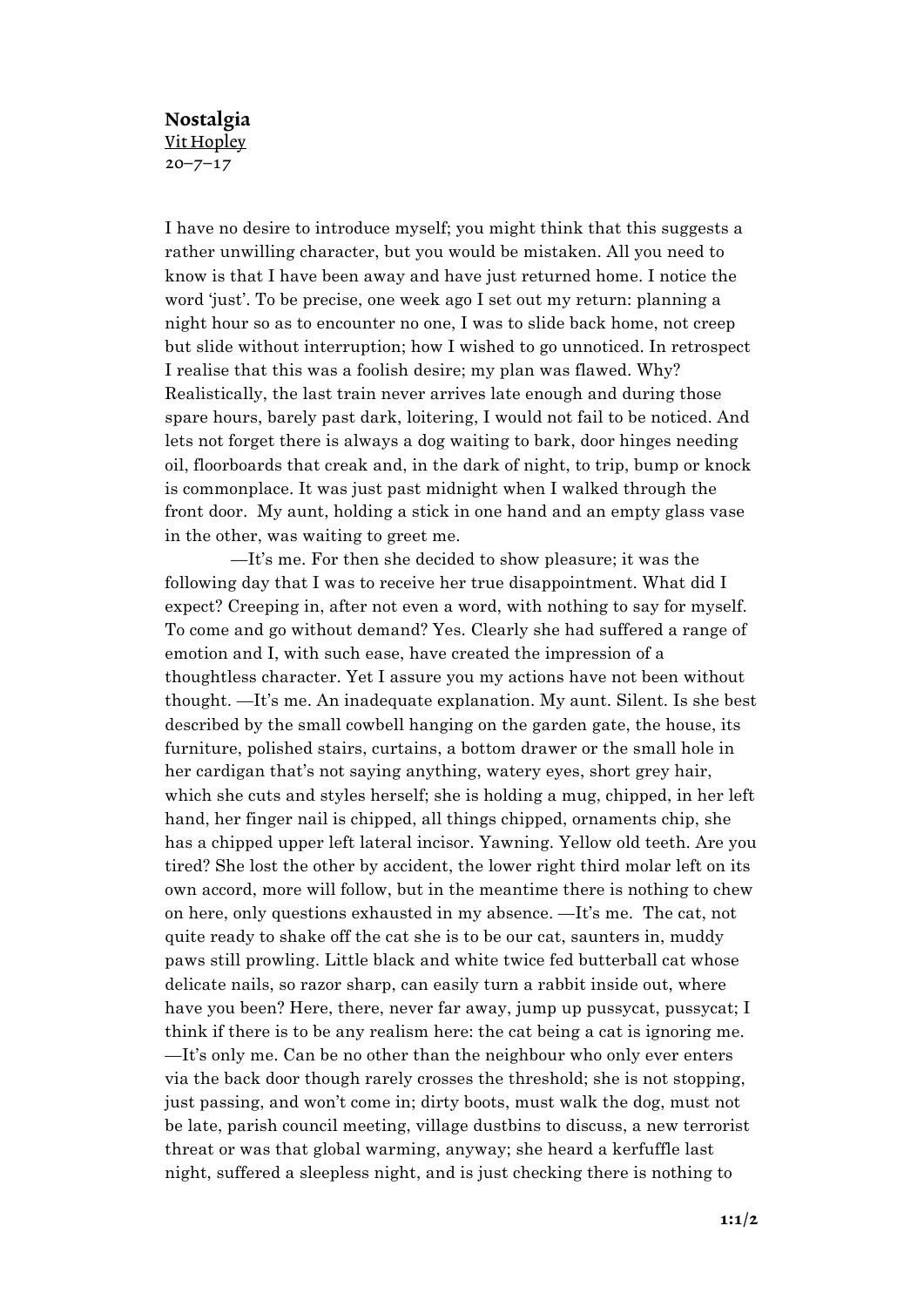report. Just (that word again), just the passivity of semi-detached living: oh it's you.

—It's you. You there and she there, exactly, you and your aunt are sitting either side of the kitchen table, this is quite usual, you know your place and she knows hers. This seating arrangement, without fail, returns you to you, memories hoard in, they can't wait to be recalled, (surely they don't have a will of their own); back you go, to where, this time, really that far back. Ok. And you wonder where all the time goes. Sitting. You have in front of you, in your possession, a scrap of paper, folded, probably a back of an envelope, unfolded, a list, that you refold only to unfold to refold, folding an infinite increase in the number of creases the paper can hold; the cat's kneading paws and purrs are doing the work of the domesticated. Hold still this image in your mind. The neighbour is poking her head around the door; both you and your aunt have turned to look at her. She, that is the neighbour, is saying one more thing and (that's another thing too) then she really must go. Yes, yes it is spring; the door has been kept open for more than ten minutes, she is not coming in but air enlivened by a higher sun is: filling air space.

It is spring. The glass vase has been filled with daffodils. Early this morning you saw your aunt in the garden move from daffodil clump to daffodil clump; she was being careful to take only those flowers that would not be missed. Daffodils: the chaplet of infernal gods. Narcissi: benumbing youth. Stop there. While you might vainly read too much into these daffodils the expression on your aunt's face is unchanging. Puckered brow, pursed lips. Is she troubling a thought, a thought that escapes her, that will, when she least expects, return to her; she is not one to dwell, her mind is blank. Filling air space. Stop there. The neighbour was saying one more thing; and the cat, oblivious or not, has wondered off. Daffodils. Daffodils again, forgive me.

Forgive me. Me. I cannot explain my significance anymore than you or she can; setting out is hard enough. —It's me. The interruption I fear. —It's only me. The neighbour. Still here. Is she best described by her dogged commitment to the community or by her ability to become as intrusive as a bad memory; and just one more thing (and I will close the door behind me) will she ever leave. —It's me. A cat, not our cat, slinks in; mangy old curious cat, gnawed ear, kinked tail cat you don't belong here. Shoo pussycat shoo out you go before our cat comes back and my aunt takes her stick to you. The neighbour is poking her head around the door and my aunt is looking away. What are you waiting for; the day is moving on. The cat not our cat has left exactly as it came in, through the open door —ah, the audacity— the neighbour left without closing the door behind her and, just (not that word again) as I am about to close the door, my aunt, having waited all this time, desperate to say something, asks —Are you staying? You close the door behind you.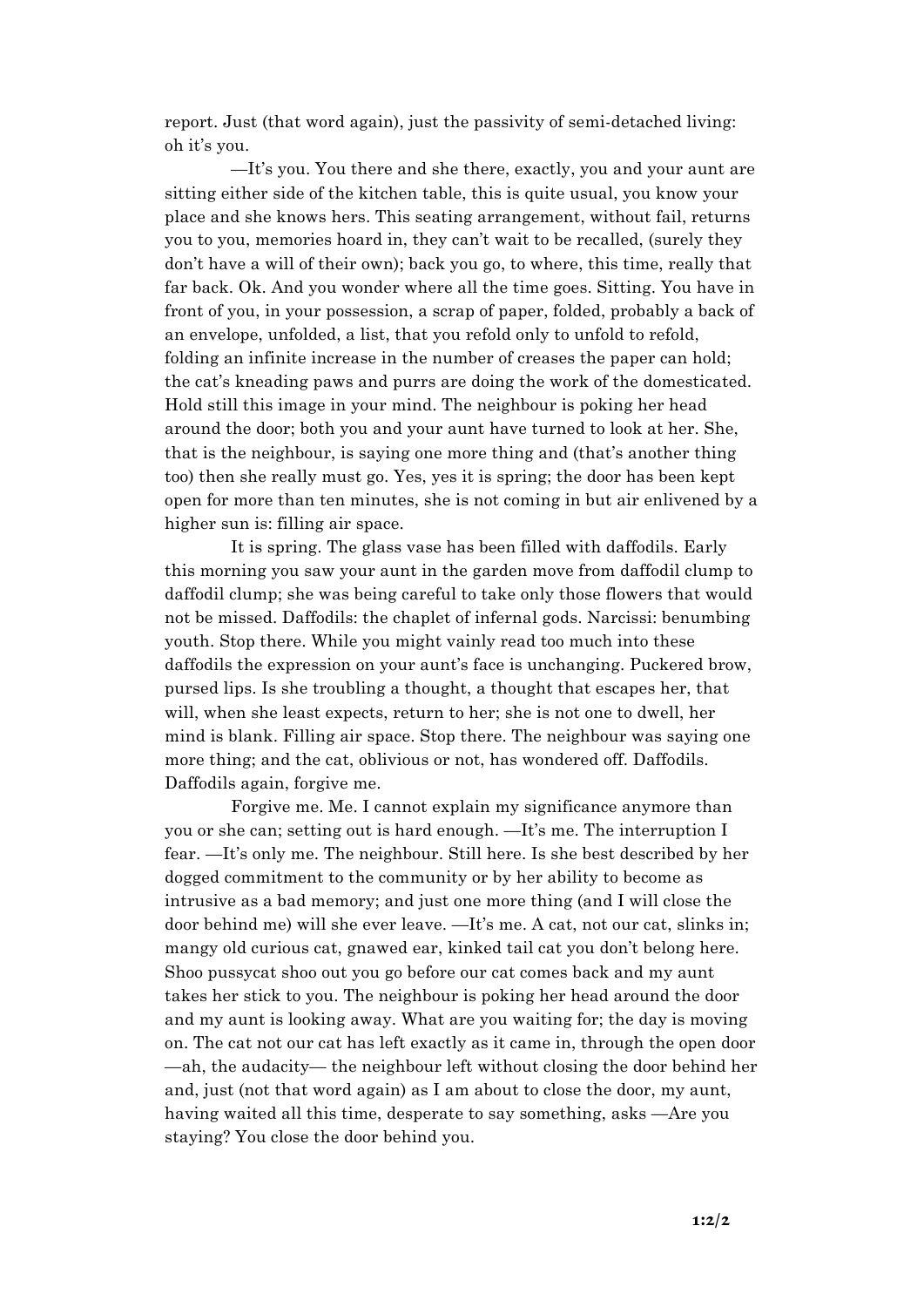# Gloss, an excerpt Chris Fite-Wassilak  $20 - 7 - 17$

*I have spoken in other tongues, not in English, and every word seems to come out upside down. When the holy spirit comes, it feels as if my veins will burst open, as if my head were swelling up, but real big, and then it becomes small once more, I don't know how, and this feeling reaches down into the legs and the middle of the back. It grabs you.*

A friend's mother had taken us to the city's amusement park for the day, 'Six Flags' – he pronounced it *sickflags* – before then dropping us off for a lock-in at his church. After a potluck dinner on Styrofoam plates, we're all sat outside in the warm evening, half listening to one of the organisers go on about prayer and discipline. One boy sitting next to me picks up a pebble, tosses it towards the van parked next to us. It skittles underneath. I pick up a pebble and do the same. It bounces up, arcing inevitably from the ground to ping loudly off the van's metal body. The speaker, a loud, stern woman, stops.

### *Who di that?*

I say nothing. She promises that no one will leave, and there will be no films shown during the lock-in, unless someone owns up. Silence. I slowly lift a limp arm. In my memory, she walks over to me, looking down her nose and demanding an explanation in front of everyone.

*Didn't mean to hit the car*, I mumble. *What'd you say?* I repeat myself. *Then wha' DIDya mean to hit?*

I don't answer, attempting to retreat into the seething hole I'd burnt around myself. An awareness has dawned, obvious but until then unspoken, that the ghost that was then settled on me was alone, somehow distinct from everyone else's here, and to continue speaking would be only to dwell on that distance. All I remember of the rest of the evening was flattened silence, as if everyone had disappeared along with their ghosts. That night, lying in a sleeping bag on the floor of the nave, dreams were replaced by the television that they had stuck in front of the altar playing one horror film after the other. I didn't sleep for weeks.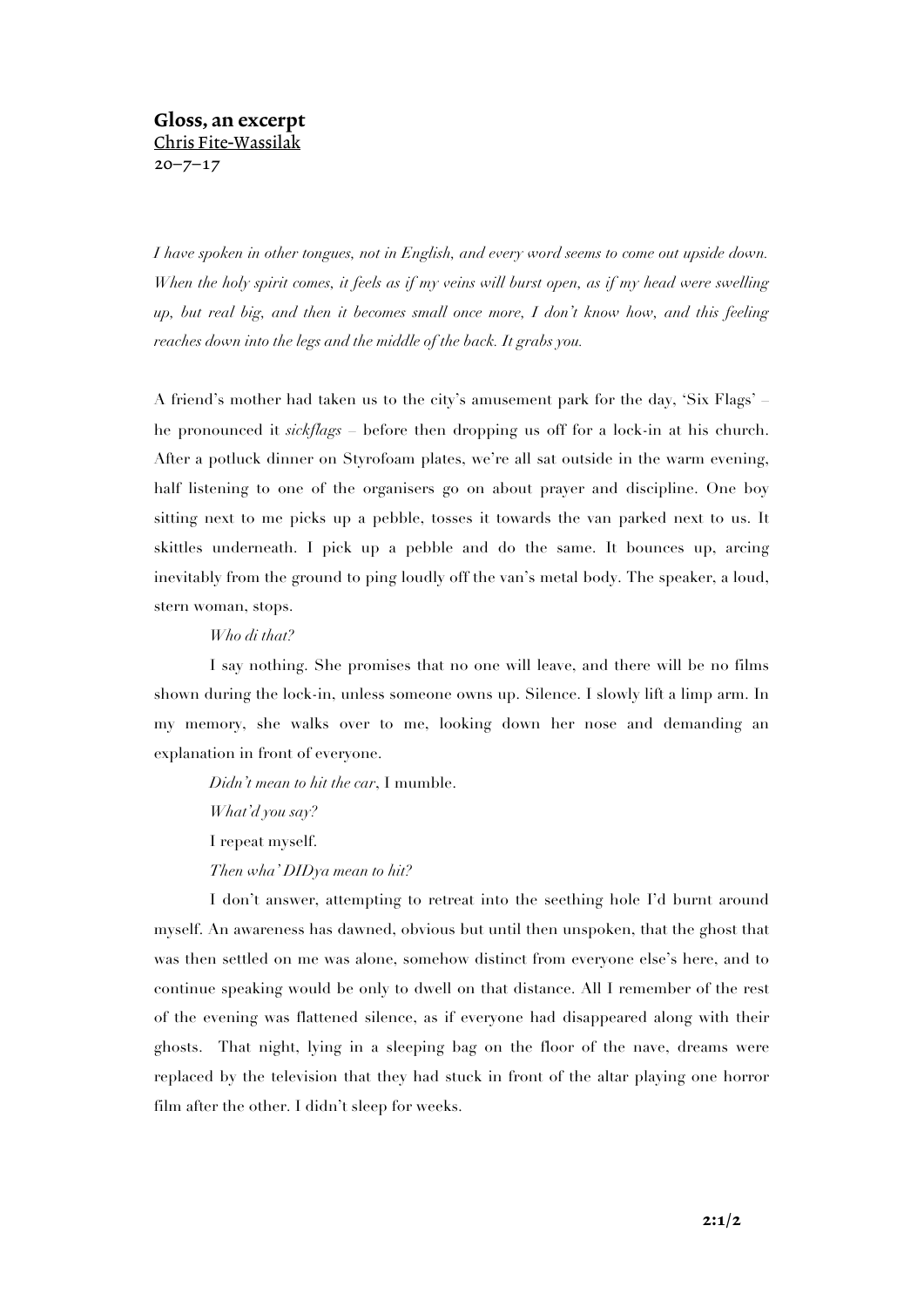The Old Testament's story of the tower of Babel is meant to account for the origins of the world's languages, the unifying tongue *confounded* by a petulant god. Part of the attraction of the tale is its analogical accuracy: the image of a metropolis full of people unable to communicate, each alone with their own bubbling stream of words. It, of course, doesn't go on specify the creation of distinct languages, or even start to account for their tilts and stretches and dialects; all it asserts is a lack of understanding.

*Every word has its own personality*, a theologian once remarked. *A translation is but a mask*. But what, then, is an accent? We assign them to places, like flora that will only grow in one particular valley. Several writers in the sixteenth century likened the use of vernacular Italian and French as fresh young shoots, sprouting, from what earth, near the dying old tree of Latin: *a small and subtle branch which has barely flowered, and not yet borne the fruit of which it is capable*. These tendrils are rooted in a time when distances were thought of as further and gaps were longer. But it doesn't feel so direct, so shiningly healthy or green, when I am asked casually, daily, about where my accent is from. I don't know how to explain it to others, much less myself. Perhaps like one of Child's recipes: one part mellowed American – dash of Southern, dash of Midwest; two parts international school mid-Atlantic; quickly shaken with one fifth in the environs of Dublin, all slowed and parsed through countless attempts to talk with those whose first language was Italian, Hebrew, Danish, Polish, Arabic, Greek, Urdu. As if each of those pronouns might stand in for a whole use of words, that the metaphor of a country is a static lawn and its language is a solitary thing, merely a gathering of mouths.

My own improvised theory, as my voice itself became a familiar foreigner, was that interacting with other language speakers creates an accent deficit, a non-accent; which, to me, explained the creation of the plains of the modern North American palette, or those acquaintances who grew up in international schools and ended up sounding like wayward Canadians; and then, making up for such a lack, where ever you might end up next, you would soak its sounds up like a brittle, desperate sponge. There was a familiarity when I later came across a parenthetical aside in Dante's essay *On Eloquence in the Vernacular*, where he notes that he considered the confusion induced at Babel *nothing other than the forgetting of the previous language*. The founding of language instead becomes something like just making it up, filling a void with whatever sounds might come to hand.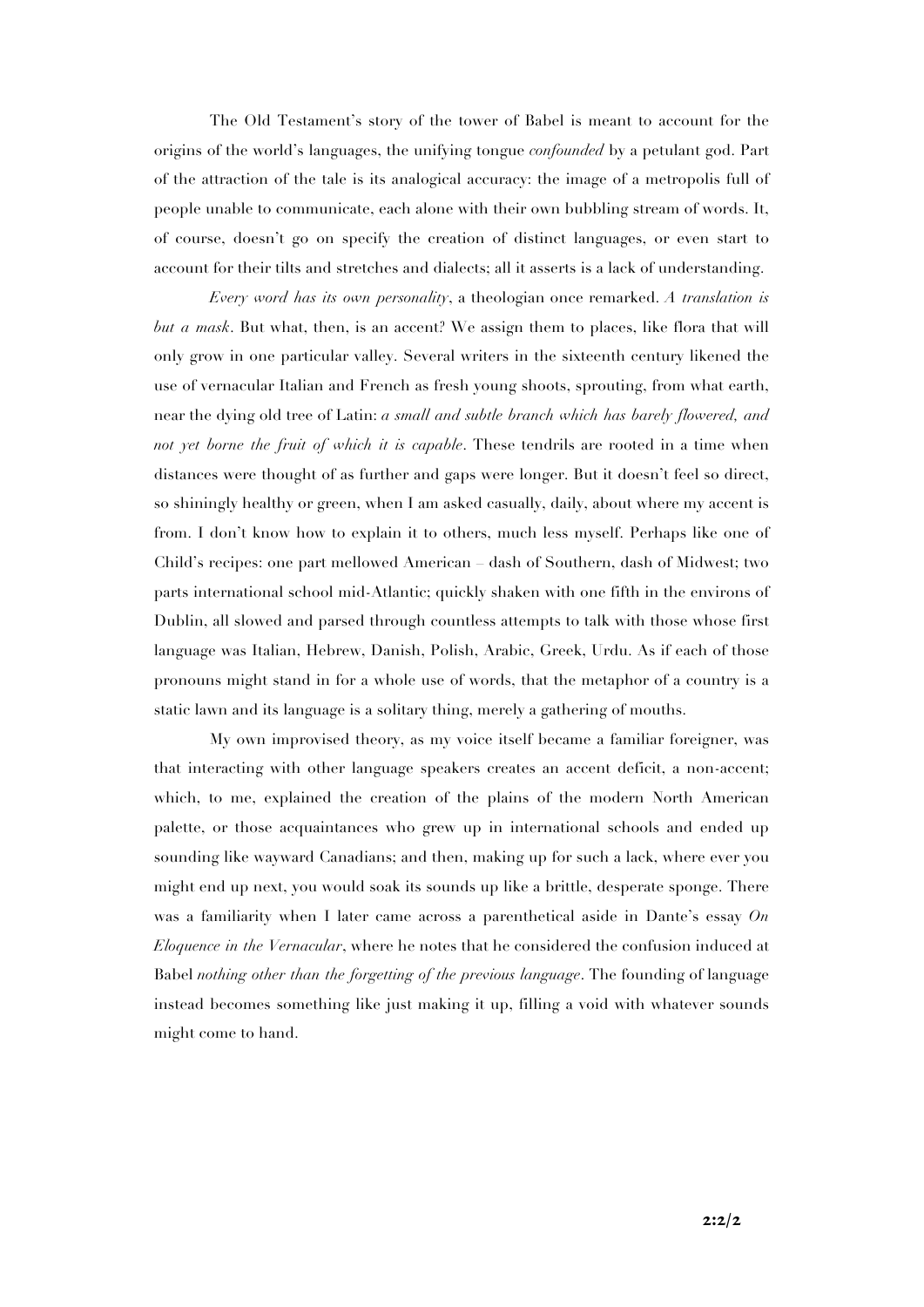## Excerpts Aurelia Guo  $20 - 7 - 17$

#### **1**

practiced players in the game of reading signs but there were no lesbians in Asia

I followed the woman around like a little puppy dog

If there was a planet hurtling towards the Earth, she would not kill herself in advance, she said; she would wait for the impact

I sometimes felt jealous that sexuality seemed to be intuitive and irrefutable for everyone else, while I seemed to have to piece mine together from inconclusive evidence.

She is a dead woman walking and the only question is how long she remains on death row

#### **2**

more times than rats have orgasms Put coins in a bowl.

vivid, miserable life I think I've ruined my child

a sensation of being raped in the wrong place

women of privilege who expected their lovers to treat them with veneration

a 'studio boss' who chased starlets

a lesbian with a misogynist streak the tax penalties, of which she complained bitterly from the upper stories of the Trinity Square car park in Gateshead

like bothersome flies on a muggy day who 'allow' you to love them but are all too happy to tell you how low the tide of their own emotion flows

*You Don't Know Anything You Fucking Liberal Because You Have Never Been Fucked in the Ass. Fascism is Coming Back*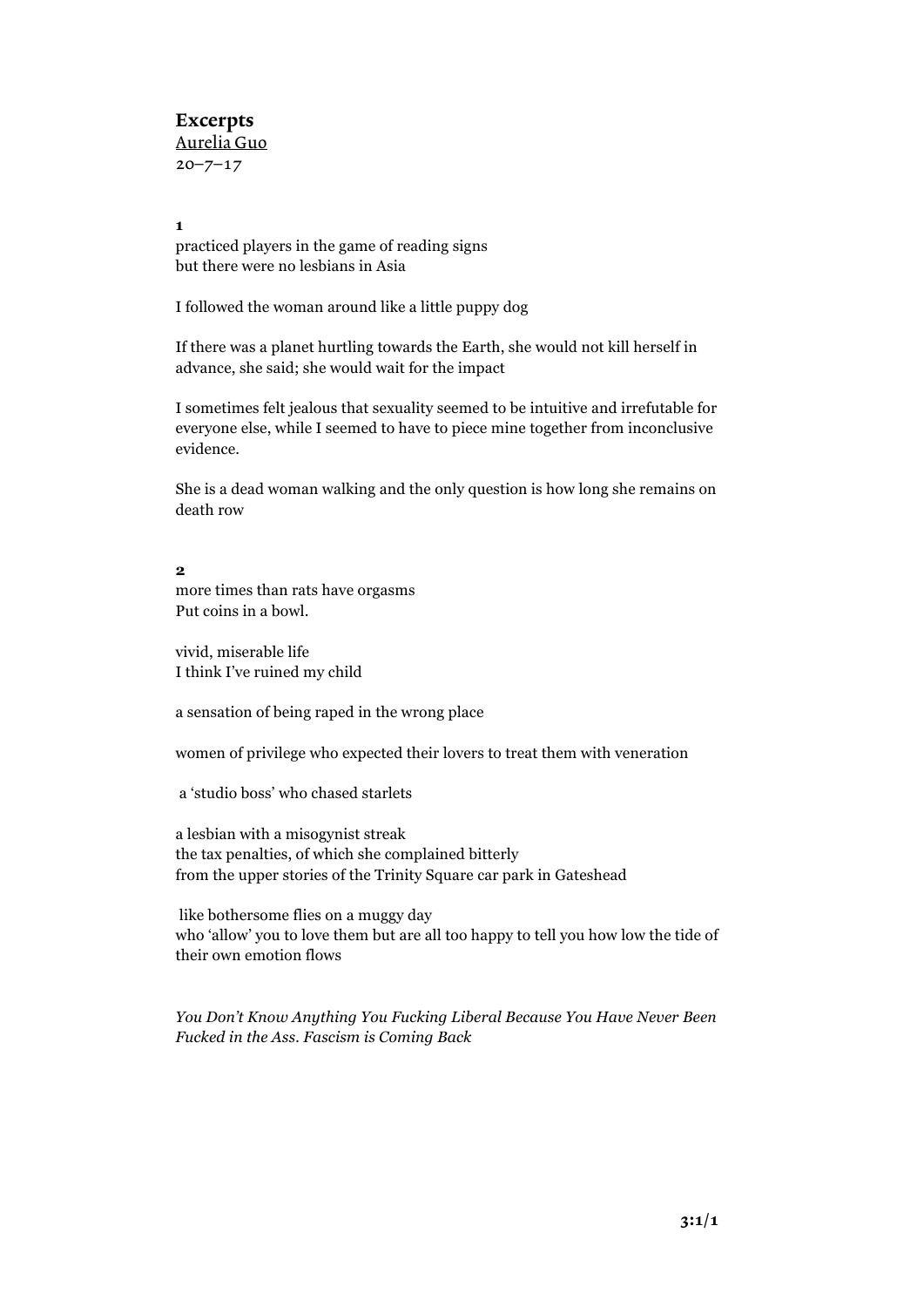# $17\frac{1}{2}$  years, 3 shorts extracts Yve Lomax 9-11–2017

**1**

My head is swimming with numbers and then a little song breaks in and starts to sing: 'King Jesus hath a garden full of diverse flowers, where I go culling posies gay all times and hours.' Nowadays I am no longer sure about Jesus Christ being ranked as King, but what about those gay bunches of diverse flowers which I was taught at Sunday School, I can go picking all times and hours?

My childhood was spent in a village where each summer a Flower Show was held. Here was a highly competitive event where all manner of things vegetable and flowering were entered for prizes and praise. The category especially for children, which I entered annually, was that of the collection and display of a diversity of wild summer flowers. The flowers had to be wild and there had to be diversity. Now, when it came to the day, this diversity was judged according to number. Each bouquet, indeed each multiplicity, was judged upon a scale of the more and the less. To have entered but one flower and proclaimed this a diversity or multiplicity would have been judged a sorry failure, a bad joke or childish prank. No, the prizes of First, Second and Third were awarded strictly in accordance with the greatest number. In short, the diversity was judged quantitively.

It could well be thought that each collection of flowers constituted a bouquet of times. However, upon the prize giving day this bouquet was judged in the terms of a 'numerical multiplicity'. What was counted was a number of times, each of which were seen as separate and discontinuous. What the judging failed to take into account was the fragrance, the bouquet of the bouquets. A multiplicity could be smelt in the air, which defied enumeration. To be sure, the judges couldn't see it yet their noses couldn't deny it.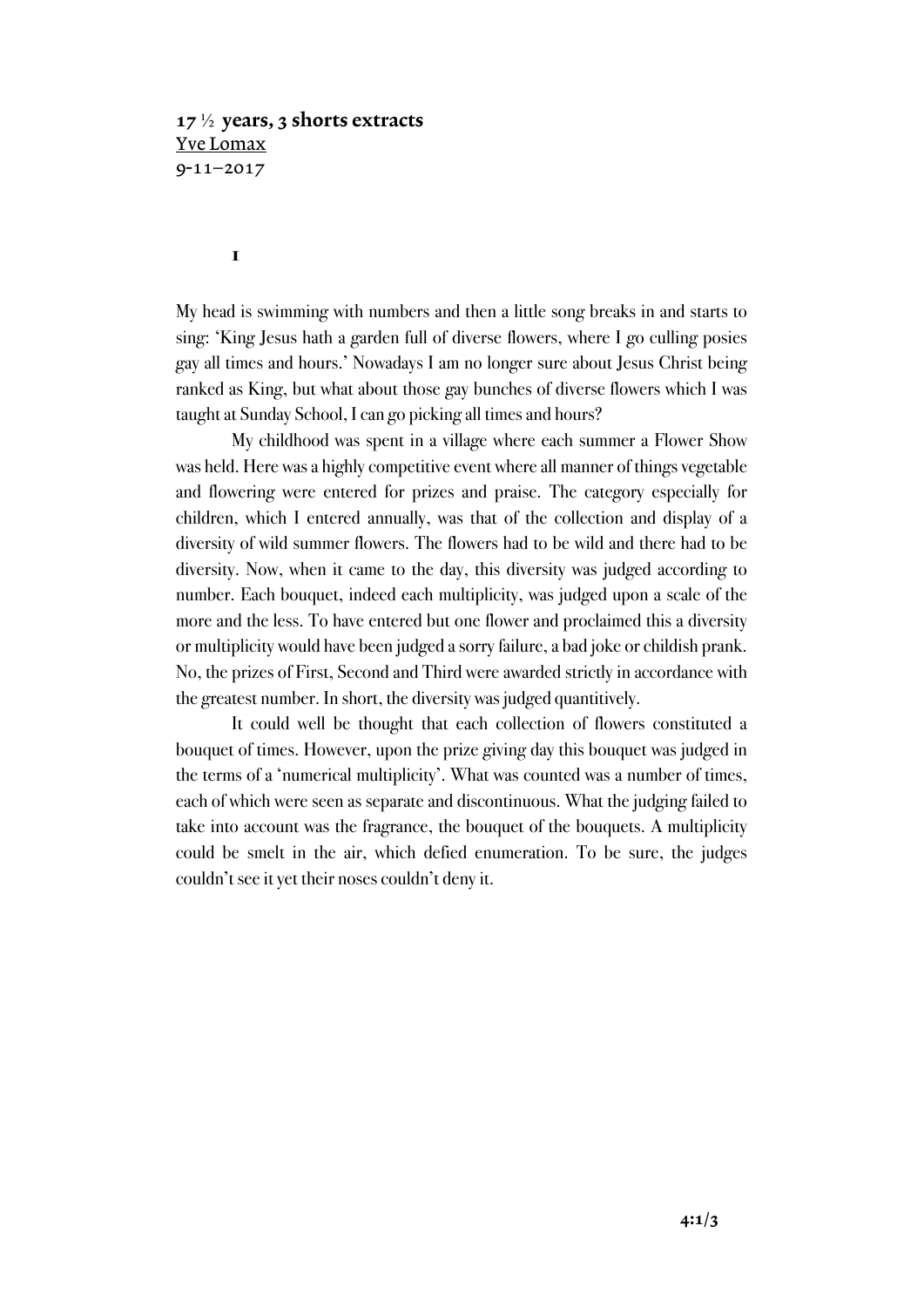The words have fallen from a million mouths and have been written endless times; nevertheless, I simply have to say: *I love you*. Perhaps, however, the declaration of love would be better said as this: *I am unable to be unable to love you*. And why these words would be better is because the love that is expressed by them has wrapped up within them something of the inability that is the pure potentiality, let's say *passion*, of love.

I love you, but will this love expire if the potentiality of love disappears in the act of loving? The question leads me to say that love requires a potentiality that is irreducible to every definite act of love, which necessitates that in actuality there remains passive potentiality. True love requires true potentiality, which is when the text remains unwritten on the blank tablet and love is unable. *I am unable to love you*. However, saying this is not the same as saying that I do not love you, and nor is it a matter of circumstance: *I would love you if I could but I love another and it is with this other that my fidelity lays*.

*I am unable to be unable to love you.* With this expression there is a folding back that effects an unfolding, which as such is, definitely, the appearance of love. But of this appearance I must ask: Is it dressed in red, is it sovereign? Or, does it bear the lightning of possible storms.

*I am unable to be unable to love you*. With these words filling the air, a cry of expression can be heard. But even though an 'I' is spoken, the cry does not belong to the interiority of the person who utters the present instance of the discourse containing 'I'. On the contrary, the cry is an expression of pure potentiality, every definite act of love has wrapped within it a charge of potentiality*: I am unable to be unable to love you*.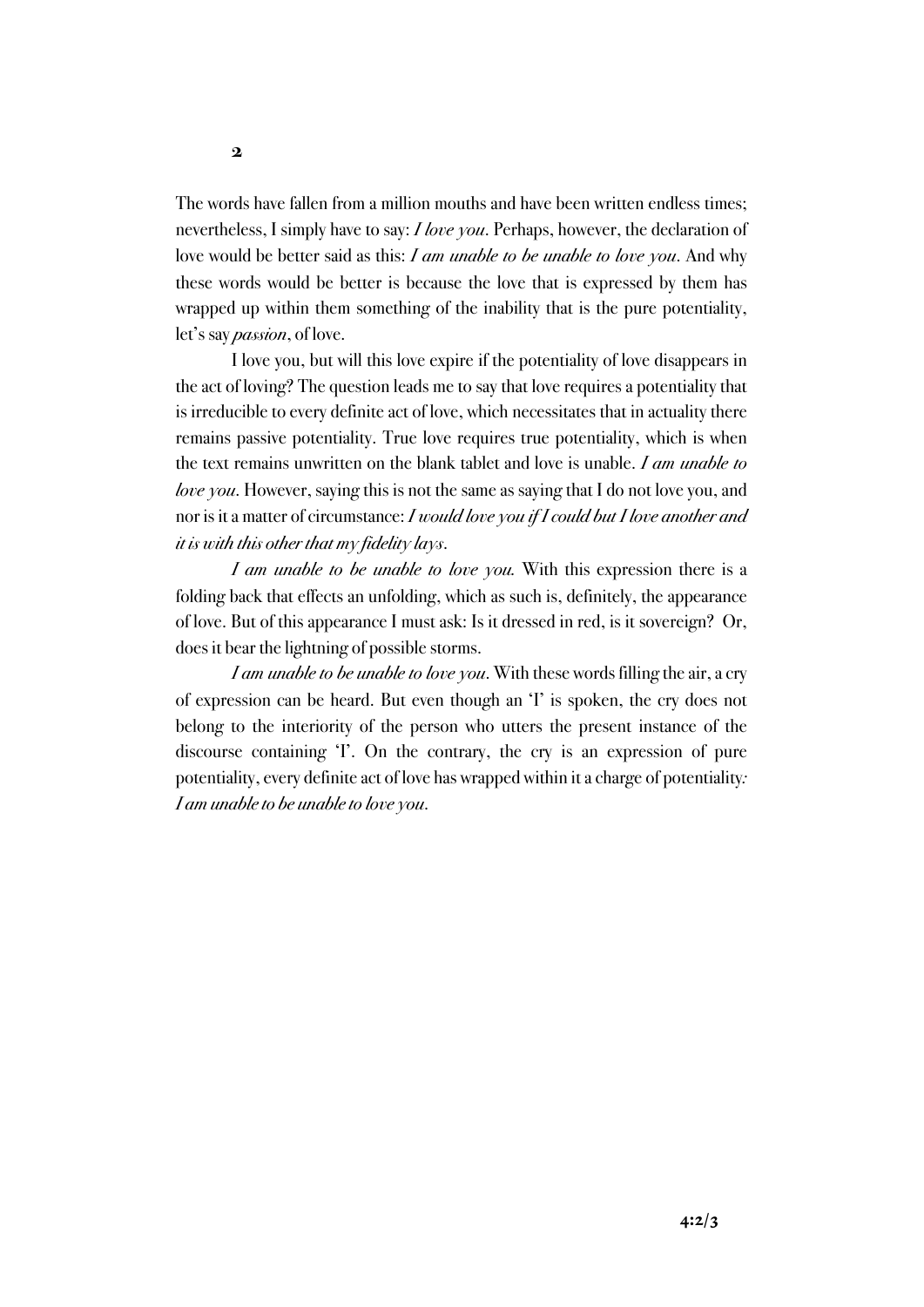He is still standing there and still he has not uttered a word since saying, 'This voice is not mine.' A voice had spoken as unpossessed and unattributable, and at that moment a displacement was introduced into the world: 'he' no longer stands as the Man that has stands for the human in general. (And he knows only too well that it takes an apparatus, and more than likely quite a few, to make the subject called Man out of a sex-ually 'male' or, come to that, 'female' being.)

He has not uttered a word, and a remarkable patience, conviction, fidelity or love still has his hand clamped over his mouth. For some, he would appear to be depriving himself of the one thing that makes him human: language and the Voice that has had the cry or chirrup of the animal banished from it. But for him there is no deprivation at all. None whatsoever. However, there is deactivation of a division that separates along the lines of having or not having language: there is the activation of non-division.

With that said, she chucks a stone up in the air and as she catches it there is given, by those who have one, a joyous flick of a tail.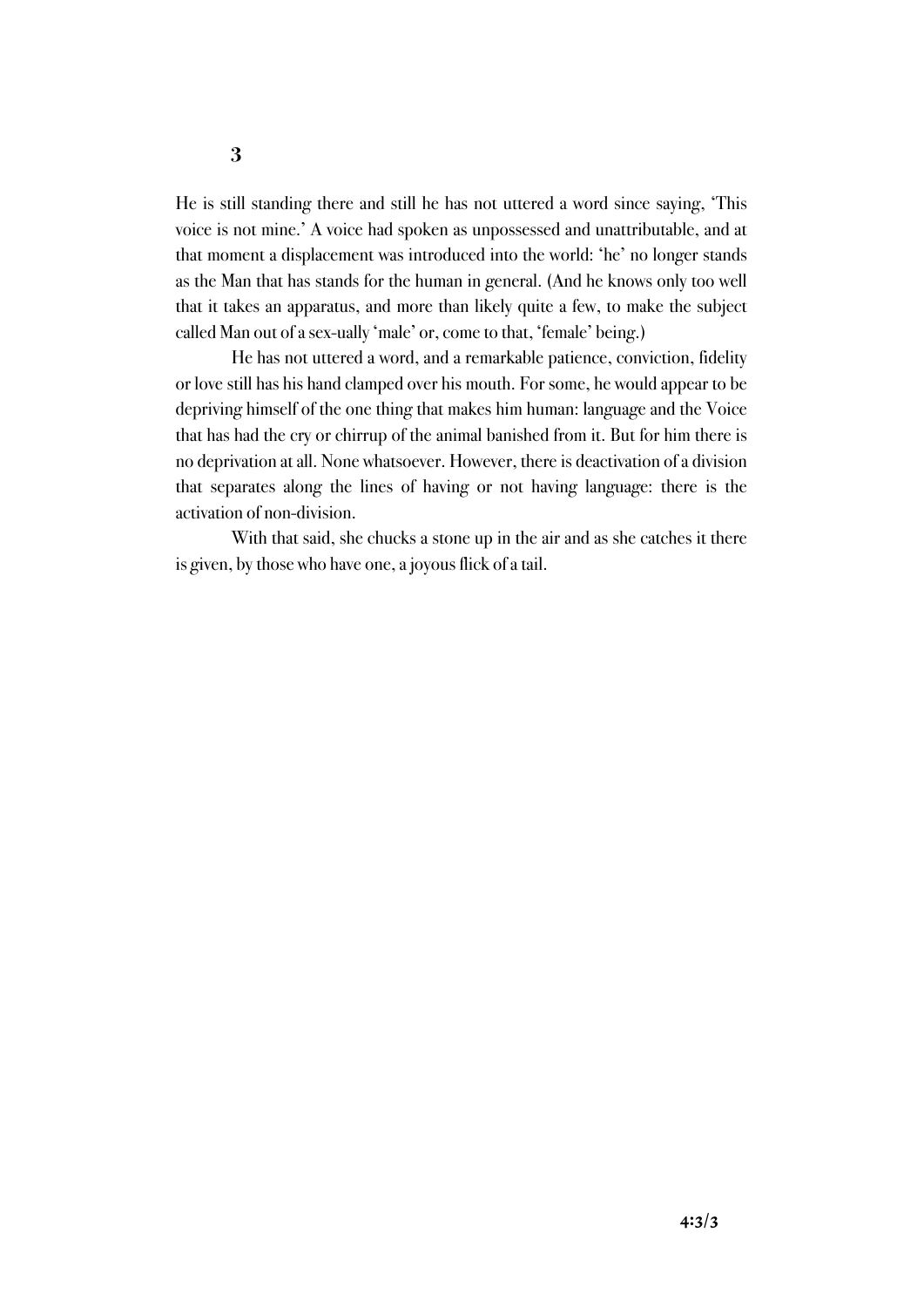# Swamp Yvette Greslé 9–11-17

I'm stuck in the swamp and I'm remembering the first time it happened. I was living somewhere else. Now I live in London. Before that, I lived in Johannesburg. Before that, I lived on Mahé Island. 'Where is that?' I hear you ask. Ok well maybe not you. But more often than not I am asked. Or someone says: 'How lucky you are! Why would you leave such a beautiful place?' Or someone might exclaim: 'How exotic!' Or their eyes glaze over and they start talking to someone else. Just in case you don't know, Mahé Island is the largest island in the Seychelles archipelago, one of 115 islands, in the Indian Ocean, south of the equator, in the eastern and southern hemisphere, northwest of Madagascar and east of Kenya. Why am I telling you this story and what is the swamp? I have no answers and nothing is resolved. Perhaps you can help me figure it out. Perhaps we will find that it doesn't have to be figured out. Perhaps you are also in a swamp, your own swamp, and you're looking for a way out. I am walking backwards and forwards in time. This is no fiction. This is a true story. The first time I felt myself sinking into the swamp I was 11 years old. It was 1981.

I am sitting next to my mother in my great-aunt's sitting room, in Anse Royale, on the south side of Mahé Island. The room looks out onto a garden. From the garden there is a road. You cross the road and find yourself on a beach overlooking the Indian Ocean. The beach is long and the sand is soft and white. The sea changes from season to season. In the monsoon months the water becomes choppy and murky. Seaweed washes up onto the beach. At other times of the year the sea is warm, too warm, and the water is crystal clear. When it is full moon, it is like a mirror. I know every inch of the bay, where it is clear to swim, where there are underwater worlds of life, what it looks like underneath the water: a geography of sand, corals, seaweed, shells, and fish. I seek out the lion fish that live underneath the corals because they are so beautiful to me in form and shape and pattern. The ocean extends into the distance to a horizon line, which is mysterious and I long to see beyond it. The front door of my great-aunt's house, which also leads straight into the sitting room, is always open to let in a breeze. The room is long and narrow and circled with chairs. There are wooden chairs with rattan backs and seats and chairs with ornamental arms and feet. There are also plantation chairs of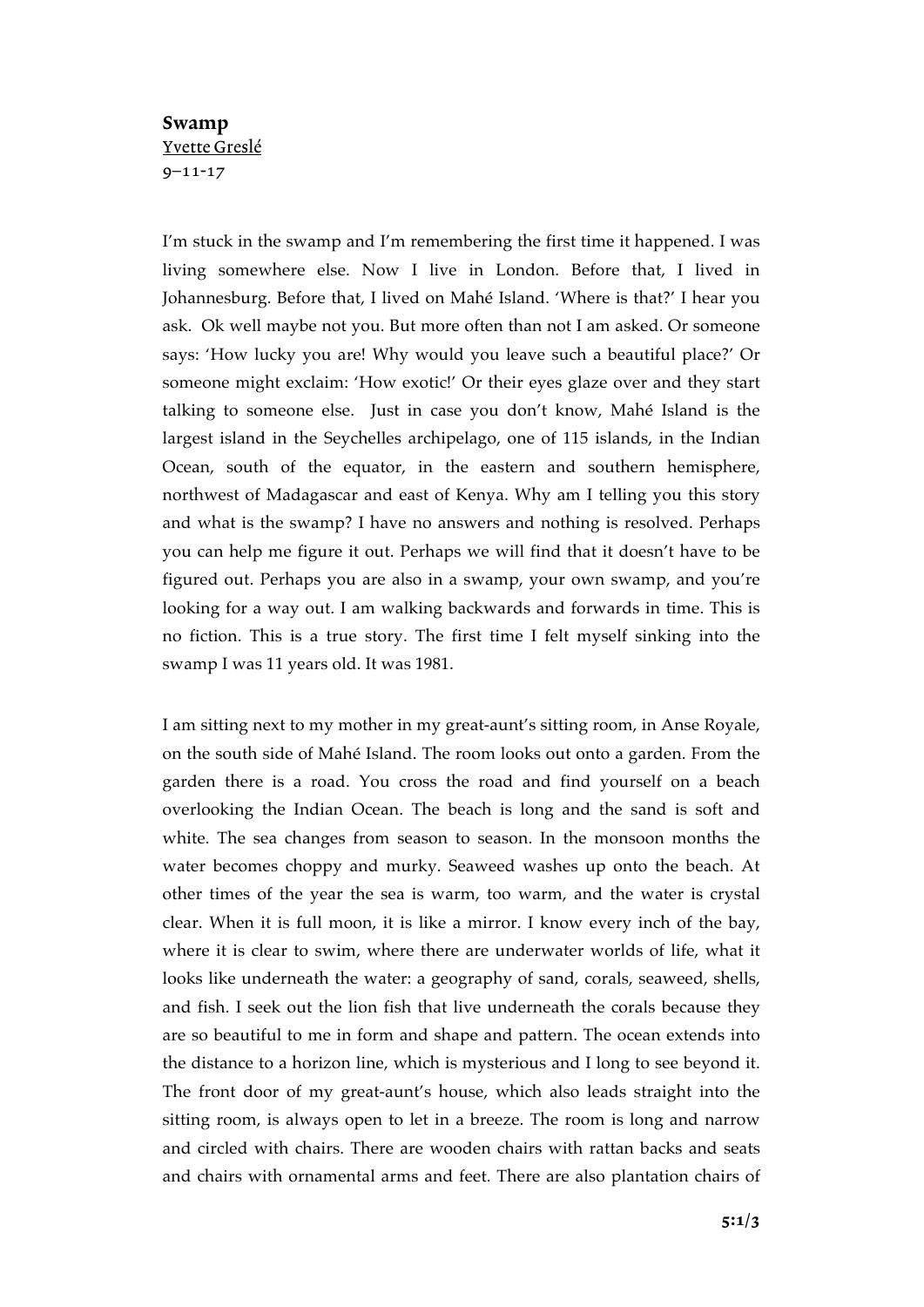the kind my grandfather and father would sleep on after Sunday lunch with their legs stretched out. My favourite chair has twisted arms and legs. It has engravings on the back. The engravings are of flowers. I put down my glass of icy orange squash and I put a sweet into my mouth. The sweet is pale yellow and when I bite into it the inside is sherbet. It tastes lemony and acidic. The flavours catch at the back of my throat. I cough and move around in my chair. Today, my body is heavy. My back presses into the hardness of the wood. My arms weigh down into the arm rests. I am waiting for something. I don't know what it is I'm waiting for. I am longing for something. I don't know what it is I am longing for. I feel as though I have lost something but I don't know what it is I have lost. I feel the weight of memories. But they have no form or shape. I feel disorientated. The inside of my head is all clogged up. It's like those seconds after a nightmare. I wake up in the early hours of the morning. There is no light, only darkness. I don't know where I am. I am still in the dream but, at the same time, I am also in my bed.

My mother is looking ahead through the louvred windows towards the garden, the road and the sea. She is fanning herself with one of the fans my great-aunt gives her visitors. I also have a fan. It's resting on my lap. It's hot. It's always hot. Sweat gathers on my forehead and at the back of my neck. My hair feels damp. I have grown it down to my waist and it hangs between my shoulder blades in a long plait. On the wall behind my mother and me, is a lithograph of a young Napoleon. Soon his image will be absorbed into the dampness. 'I feel depressed', I say. I don't know how I know this word: 'Depressed'. But I said it. I know I said it: 'I feel depressed'. 'Nonsense', my mother says, 'Go for a swim'. But I can't move. I can't lift myself off my chair. The air becomes thick with tension. Insults are flung carelessly to and fro between us, my mother and me. The island is silent. Our thoughts echo backwards and forwards inside our heads. And then they explode like a house with a gas leak and a match. Once, in the heat of a Sunday afternoon, I fell asleep on the *chaise longue* next to my great-aunt's chair. I remember that the *chaise longue* was heavy and Victorian. Its velvet upholstery was too hot for the island. I fell asleep sweating. And then, I was woken up by an atmosphere: a sensation of heaviness. I say sensation because nothing could be seen or touched. Something was definitely there, but whatever it was could only be felt. It felt like the atmospheres human beings create when they're not very happy about something; the kind that fills a room and leaves everyone shifting in their chairs. People say you can cut it with a knife.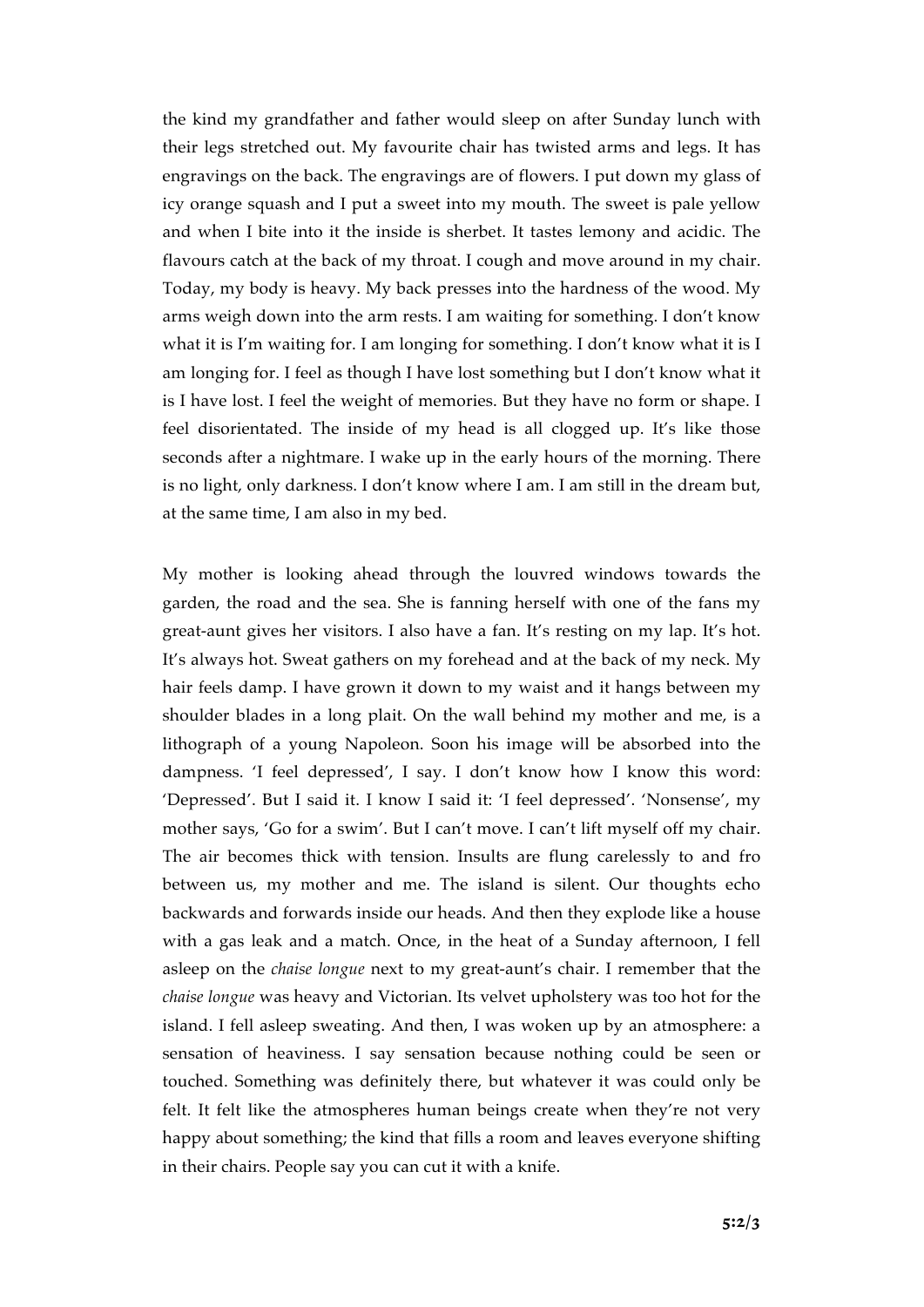Behind my great-aunt's house, which is on a plateau, there are other houses inbetween thick vegetation. It's always so hot and sticky and at dusk, mosquitos buzz around my ears. They irritate me and I start smacking at my ears with the palms of my hands. Sometimes, one lands on my arm and I smack my hand down over it hard. Then, I wipe away the blood and the mosquito's remains with the palm of my hand. Once, in one of the houses behind my great-aunt's house, crockery started to fly around, for no reason at all. She walked in with her rosary and it all stopped and went silent. I didn't actually see this with my own eyes. But the story was repeated to me over and over again. Now, sitting on my favourite chair, half in the room and half in the swamp, I see my greataunt out of the corner of my left eye. She sits in this room, in the same white rattan chair, minute by minute, hour by hour, day by day. Her hands are white and smooth. She uses them to fan herself with a rattan fan or edges her fingers along the mother-of- pearl beads of her rosary. Like me, she has dark hair and dark eyes. I see myself in her eyes. She wears handmade dresses made of fabrics from the shops owned by Indian or Chinese merchants. They always look handmade and they are printed with some kind of floral pattern. My great-aunt never married but I have heard the grown-ups mention a lost love. When I visit her with my mother she tells us about her maladies and her pains. When I tell my mother about my maladies and pains she tells me that I am like my great-aunt. She tells me that I am a hypochondriac.

My great-aunt's name is Hortense and she lives in her house with Nan Nan Alda. Nan Nan Alda sleeps in a room off the kitchen. Hortense sleeps on the opposite side of the house from Nan Nan Alda; next to her bedroom is another bedroom and a bathroom. Neither Nan Nan Alda nor Hortense speak English. One day, I arrive to visit Hortense early in the morning. She is sitting at the table in the middle of the kitchen eating toast and jam. Nan Nan Alda made her breakfast and the vanilla tea, which would be drunk with tinned carnation milk. Hortense is sitting down and Nan Nan Alda is standing up. I watch Hortense pour her tea into her saucer to cool it. Then, she pours it back from the saucer into the cup. They laughed as I stood there watching them and they spoke to each other in French. I spoke to them in broken French.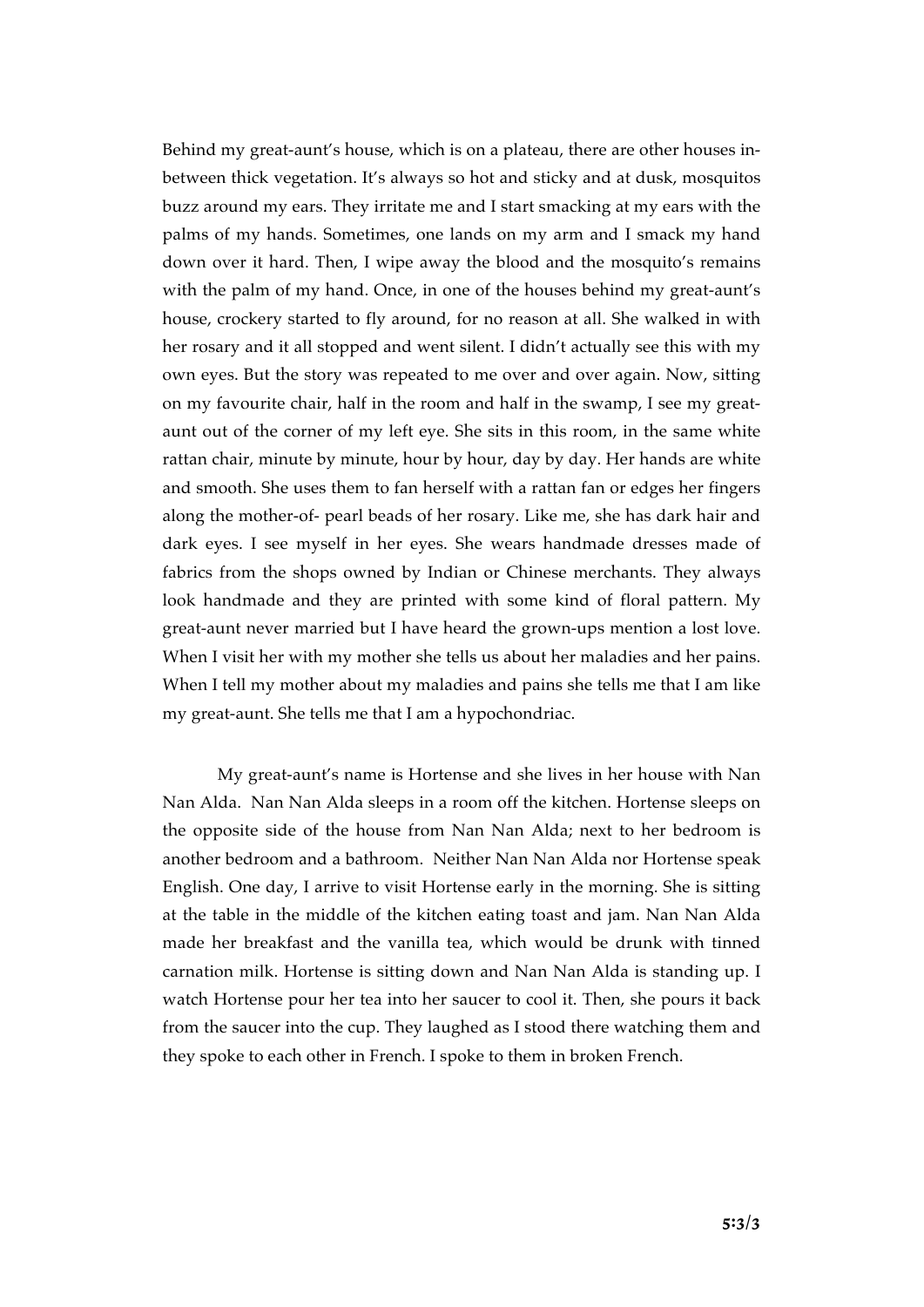# Return to Sender/ The Runt Andra Simmons

 $9 - 11 - 17$ 

## **Return to Sender**

A canvas pouch of postcards: The Golden Gate Bridge, the Empire State Building at night, the Statue of Liberty, the red Grand Canyon and a road cutting through a desert toward a flat horizon which could be nowhere else but a moving America. We pull them from under our mattress every Saturday morning before we set about our weekend chores. We lay them side by side on the blue patterned carpet,

 creating a map of unknowing. On an out-of-date atlas our fingers trace aeroplane departures, bus routes, taxi cab deviations, calculating journeys with very little – weekend after weekend. We believe we can predict her return. So we wait for confirmation from her America, with a picture of her smiling beside some polished monument too big for the photo. A smile that says

 'I wish you were here with me', 'Missing you' and 'Sorry that I left when the rains came, but I'll be back before the lilies bloom'. We wait for that single card to be popped through the door. Perhaps bought for 10 cents from a vendor along an avenue in Manhattan, or a busy boutique near Haight-Ashbury or perhaps she's waiting to design her own postcard. Waiting for someone to snap her. Waiting and waiting beside that carved stone figure too threatening to be consumed in a single shot.

 Waiting with a smile that lingers on the face long after that moment has passed > waiting with her hands clasped behind her back displaying the crisp dress she's purchased to let us know that she's fine, all fine > waiting to deliver the signal for us to dash from the corners in our Sunday best so that we can join her in the centre> waiting for someone, anyone, to come along and capture all three of us within the edges.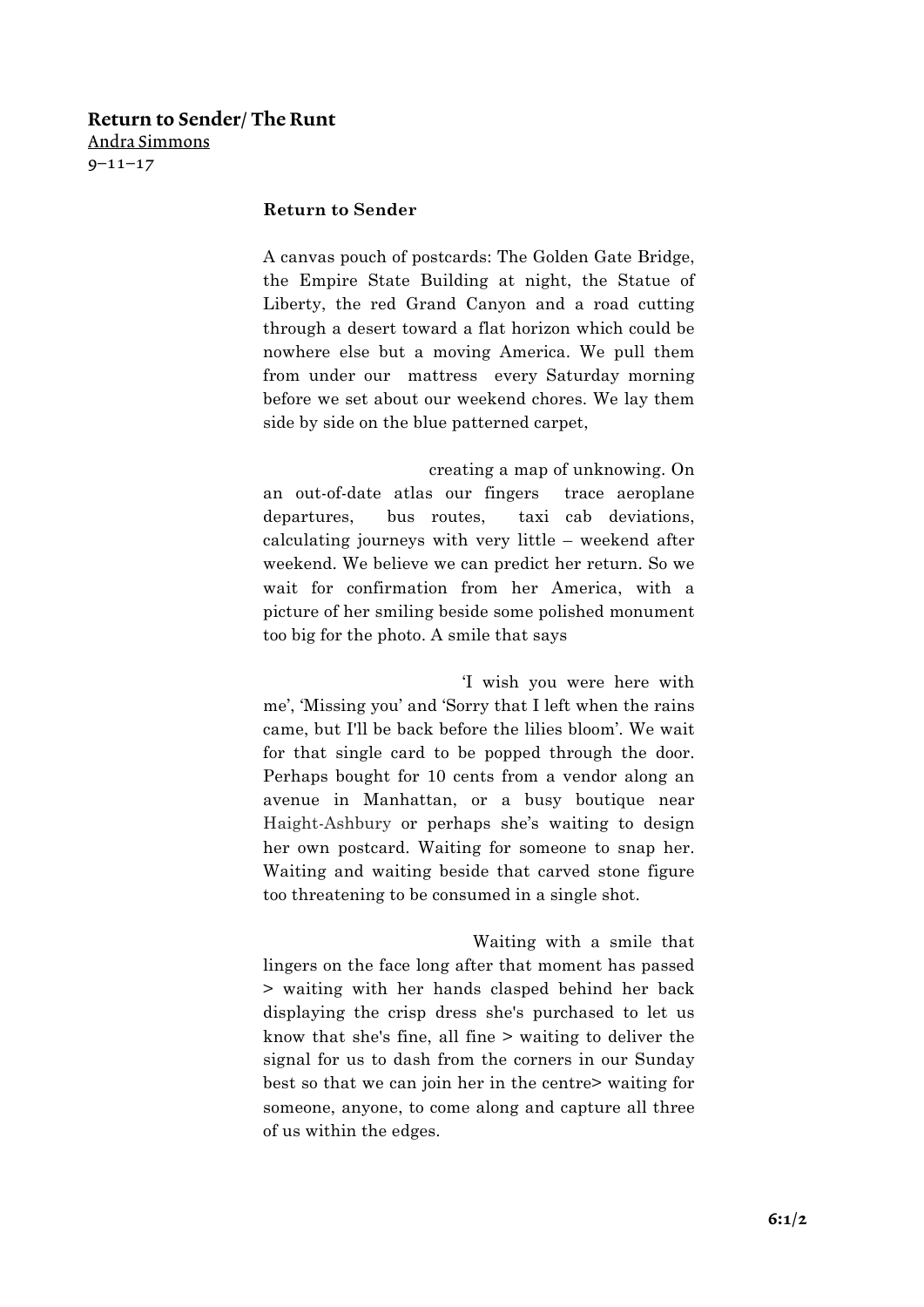## **The Runt:**

We ate our mother. We were young and red then. We may not have known the season but it was the same light every evening, when the blood drains from the dusk leaving the grey matter hanging above. Mother, her hair pulled back into a peppercorn sack, her day clothes unfastened, un-sized and clinging onto the dust from the yard. Exhausted, she hobbles in from the hours of peeling the husk from our onion home. A bag of potatoes pulled from the dark cupboards below the sink, she hauls herself on to the polished teak chair that shares her weight intimately. We never found time to wait. She would give us a pointless signal, a lift of her right arm, her left hand propping the least tender breast. She'd remove any drape from her neck, unsheathe her coconut-oiled thigh, one per night and we would leap. We learned to feed before we learned to breathe, each spotted sibling gnawing at her, piglets warring for too few teats, too little time. Sometimes she would flavour her meat with rose water, or garlic chives, sometimes paprika or frangipani. And as we would rip, chew and swallow, we'd grow fat unable to walk on our own. Mother would grow a little more yella and limp before the aging eve set into a spoiled speckled black out past the door. Then her eyes would close like a carefully placed knife, her breath humming a cautionary tale. Sometimes I could hear her tear, open, a little high apologetic note only sung by mothers and the slaughtered. And I could hear that my brothers could not.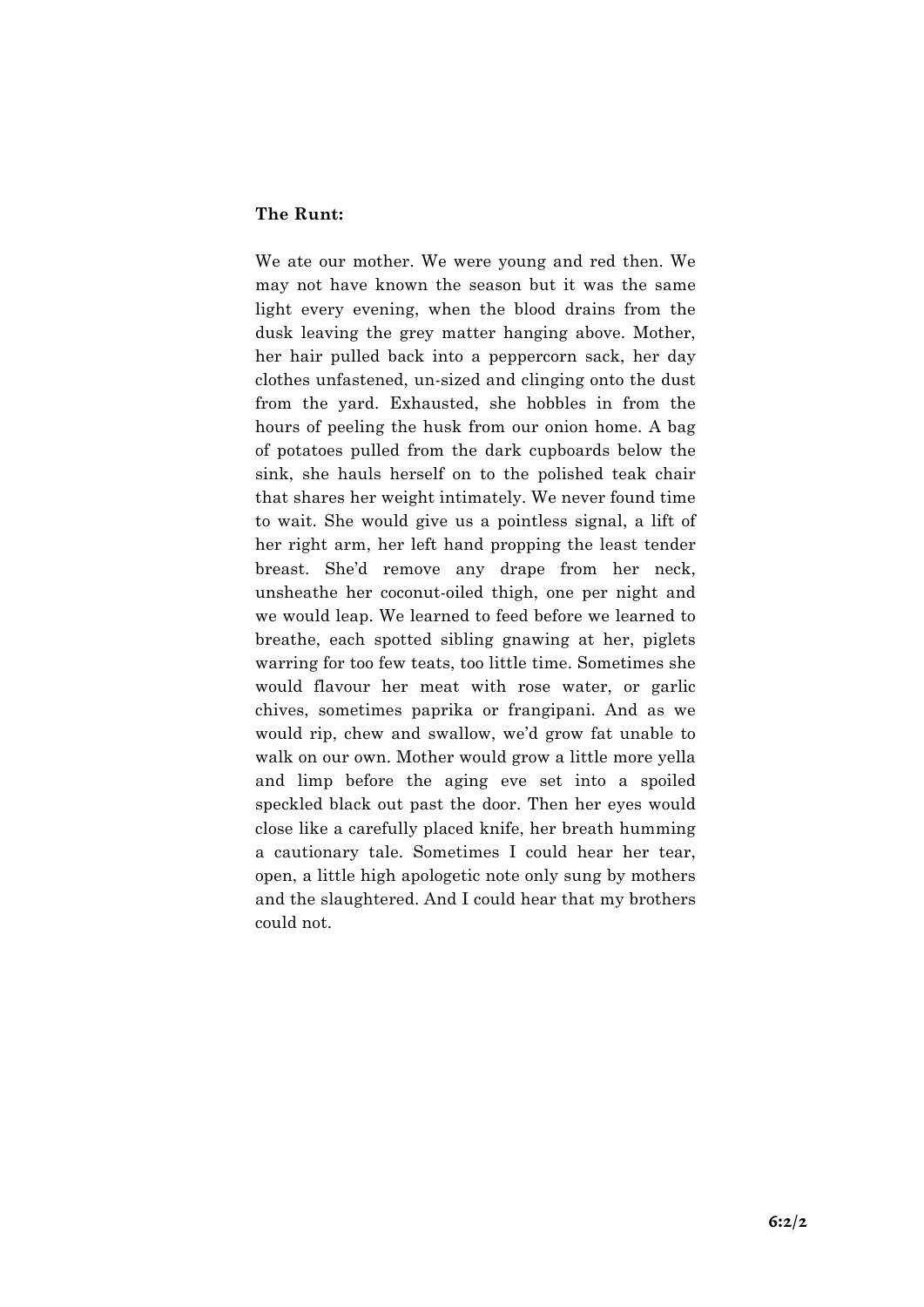## Mess Jess Potter  $9 - 11 - 17$

I want to speak about I without guarantee in terms of encounter and in terms of mess and confusion. I will describe a photograph made by a friend, an idea about the nature of the image and a poem about a nest. These mark out the space of an T always in relation to others, always unsettled and uncertain.

Emmanuel Levinas' version of phenomenology is important to me because of its insistence on description. The sense that language emerges out of response and description. As an apology. My work consists of slow and extensive bodies of description that attempt to push the space of looking to some kind of limit. Most recently I have been thinking about glacial erratic rocks and bird's nests. The insistence of these forms has emerged during the early years of motherhood – throughout which they have been hallucinations – counterpoints to the soft, unpredictable growing bodies and minds that have colonised my own.

Recently I wrote about a show by a friend Becky [Beasley]. It was a special kind of encounter because I found concerns and relationships between ourselves that surprised me. The show was titled OUS, which instantly sparked my interest – a long term fascination with the use of pronouns between writing and photography – the soupy sound, the phonetic play between the end of the name Ravilious, whose work the show encounters. Also the sense of the vowels opening up a primal linguistic space that we all share. In the show there is a photograph called: Sedum Joy (Double Grave), within it flowers reach out towards us and sit beside one another drawing relations between themselves and ourselves. The tactile re-touching of the flowers draws us towards the surface of the photograph with a tonal caress that suggests care and love.

In her book Pure Means, Yve [Lomax] discusses the image in relation to the thinking of the medieval Theologian and Philosopher Meister Eckhart. He expresses the image as something that grows out of a thing – not as something separate. 'What grows out is the same as what remains within, and what remains within is the same as what grows out.' He goes on to say that the image is 'thrusting forth from nature like the branch of a tree'. Here the image comes from within things.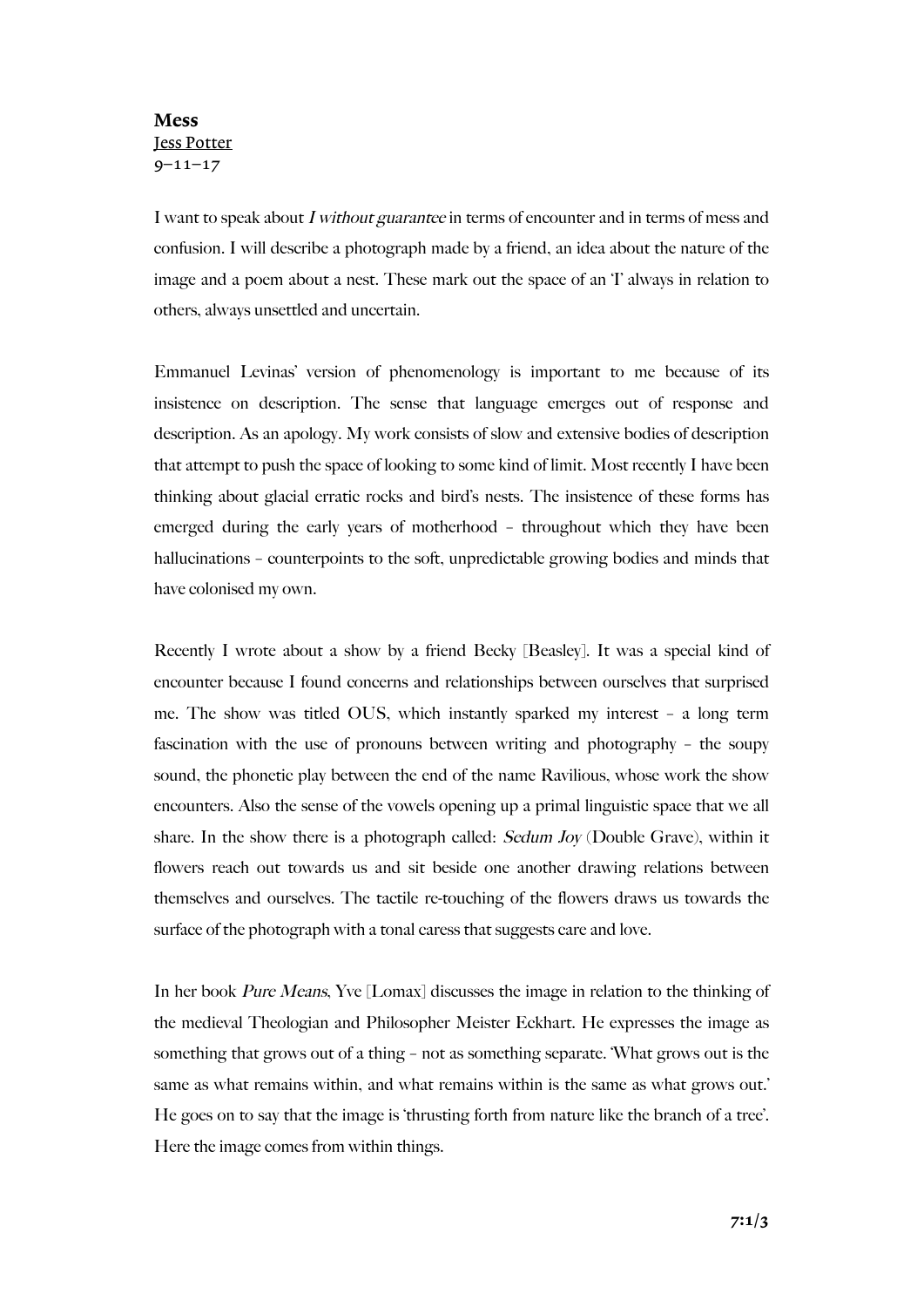This expresses something of the forms that insist in my imagination. The forms and faces of a glacial erratic rock that I have been circling around with my camera over the past few years – returning, looking at and attempting to think and write about. So far very little has emerged beyond the photographs. What I had hoped to express in words does not seem to need to be said. The photographs are insistently mute. I have also started to collect fallen bird's nests. This has grown out of a long-term photographic interest in accumulations of matter, heaps, piles and the like. I have looked at the writing of John Clare. His writing expresses great joy and a subtle informality of language through the daily experience of nature. The nest is a place of gathering, a pragmatic form that hides from the surface of things and remains within trees, hedgerows and thickets. The nest is messy, it is a form that contains and exist for others, encircles around a void that beckons and protects. Mess is a form of being.

I want to end by reading one of John Clare's descriptions of birds-nests. Within these words there is a common sense of the construction of a form that gives life and combines great strength and fragility: is woven, complex and confusing. Mina Gorji writes about Clare's poetry as being an expression of the mess of nature. She tells of how his early poems were written on scraps of paper, fragments found and collected from wrapping butter to shop papers. She writes about a 'poetics of mess' in Clare's poetry and observes that his mother found his poems stuffed into a hole in the kitchen wall and then proceeded to use them to light the kettle. He used homemade inks that faded with time. There is a messy materiality in this making of words that resonates with the relation between writing and early photography as drawing. He embraces all that is wild from weeds to molehills, celebrating the confusion of the natural world. He observes a detailed entanglement, the close-up, the formless. He fights the ordering and tidying of nature through enclosure that his lifetime witnessed and speaks to the complexity of nature that is described in the writing of Lucretius – the sense of order and chaos. The nest provides a center and a home for thinking. I love the relationship between the tangle of the nest and the sprawling writing speckled on the surface of the eggs. This is lived and felt experience. In his mess there is intimacy. The nest is also a home, a bed, an encounter – a discovery.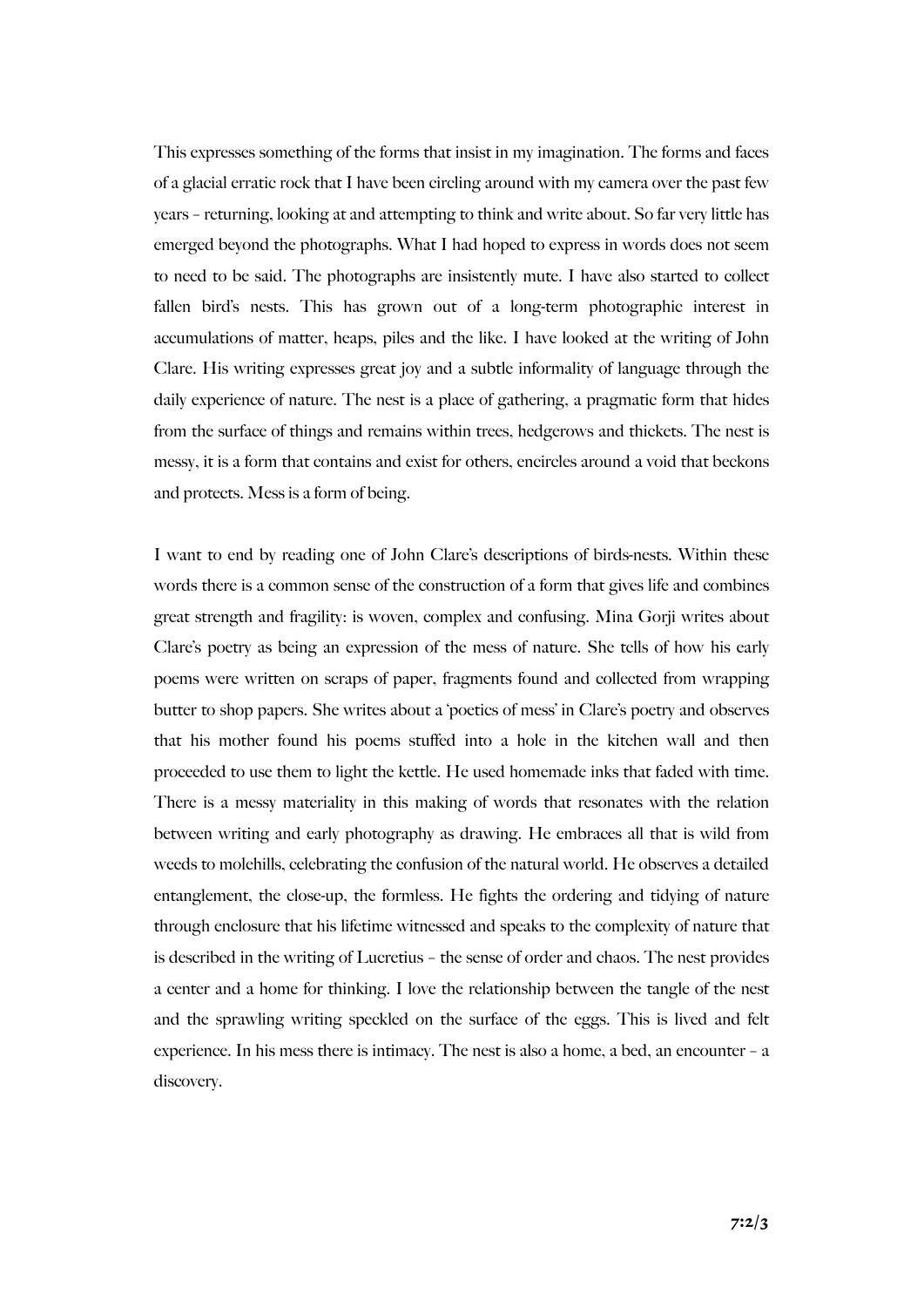# The Yellowhammer's Nest

Just by the wooden brig a bird flew up, Frit by the cowboy as he scrambled down To reach the misty dewberry—let us stoop And seek its nest—the brook we need not dread, 'Tis scarcely deep enough a bee to drown, So it sings harmless o'er its pebbly bed —Ay here it is, stuck close beside the bank Beneath the bunch of grass that spindles rank Its husk seeds tall and high—'tis rudely planned Of bleachèd stubbles and the withered fare That last year's harvest left upon the land, Lined thinly with the horse's sable hair. Five eggs, pen-scribbled o'er with ink their shells Resembling writing scrawls which fancy reads As nature's poesy and pastoral spells— They are the yellowhammer's and she dwells Most poet-like where brooks and flowery weeds As sweet as Castaly to fancy seems And that old molehill like as Parnass' hill On which her partner haply sits and dreams O'er all her joys of song—so leave it still A happy home of sunshine, flowers and streams. Yet in the sweetest places cometh ill, A noisome weed that burdens every soil; For snakes are known with chill and deadly coil To watch such nests and seize the helpless young, And like as though the plague became a guest, Leaving a houseless home, a ruined nest— And mournful hath the little warblers sung When such like woes hath rent its little breast.<sup>1</sup>

1. John Clare, Birds Nest, Mid Northumberland Arts Group, 1973.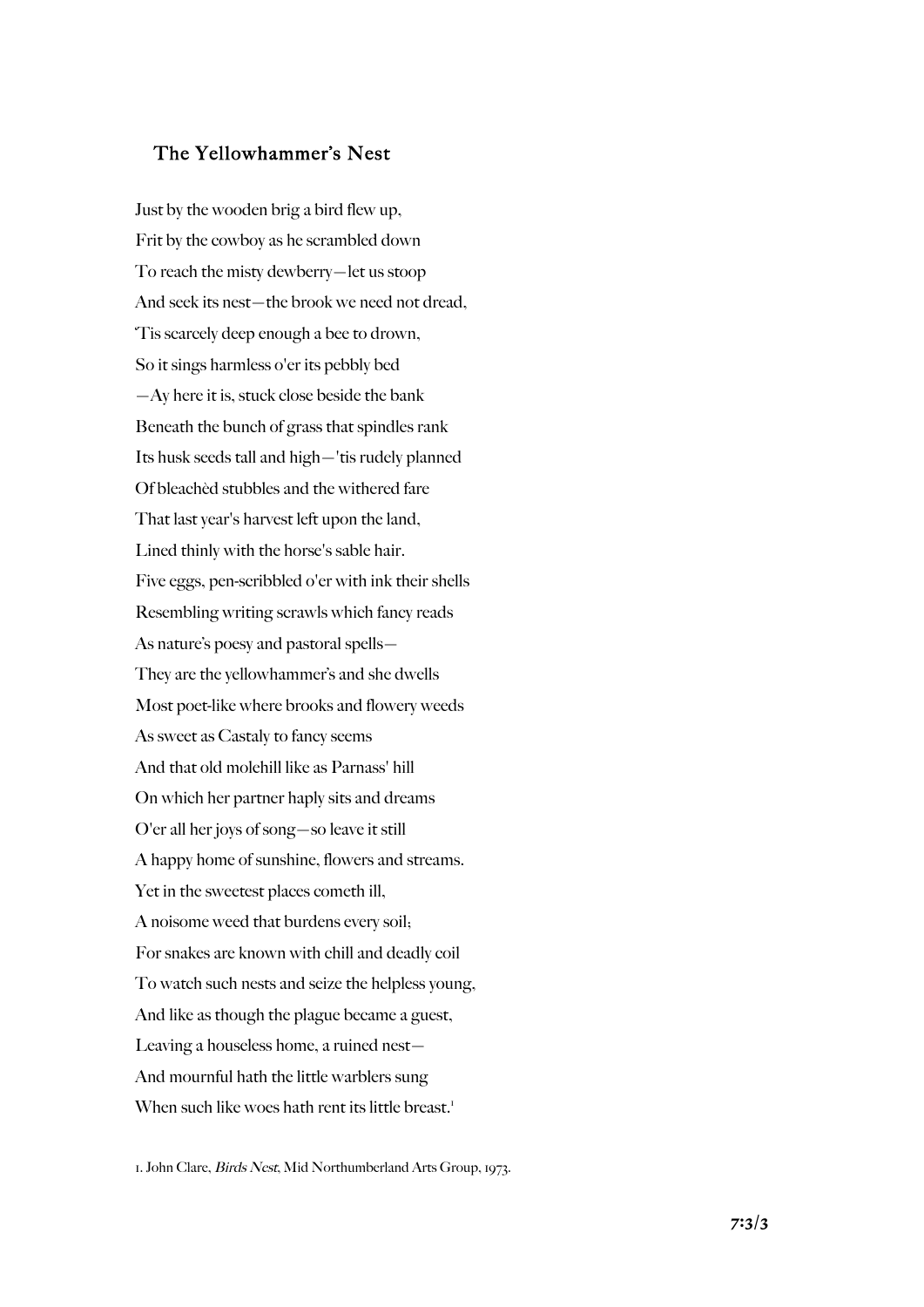# Toward a New Poetics of 'Us' Kristen Kreider, reading Sylvia Wynter 8–2-17

Sylvia Wynter identifies three events. The First and Second Events are the origin of the universe and the explosion of biological forms of life, respectively. The Third Event is the co-evolution of the human brain with the emergent faculties of language and storytelling.<sup>1</sup>This Third Event is Wynter's adaptation of Franz Fanon's redefinition of being human in terms of 'skins' (phylogeny/ontogeny) and 'masks' (sociogeny); in other words, as a particular combination of *bios* and *mythoi.* 

Elsewhere, in the essay '1492: A New World View', Wynter compares Fanon's contribution to the history of thought with that of Christopher Columbus who, presenting a challenge to Scholasticism's then-predominant theocentric model of divine creation, made his famous voyage of 1492 when he 'discovered' the Americas. For Wynter, the significance of his contribution to knowledge does not lie in the discovery of any new *facts* but, rather, in effecting *a root expansion of thought*: a movement beyond what, in Foucault's terms, would be called the 'ground' of the feudal-Christian episteme or order of knowledge. Phrased differently, Columbus 'discovery' did not add to the 'knowledge of the world as it is' but, rather, presented a challenge to the 'knowledge of categories': that is, the understanding shared by the subjects of any given episteme that enables them to experience themselves as, in Wynter's terms, 'symbolic kin or interaltruistic conspecifics.' <sup>2</sup> Ultimately, Columbus' 'discovery' had, and continues to have, an effect on how 'we', as global subjects, learn to live together insofar as it has an effect on 'our' very configuration.

Wynter looks at this configuration of 'we' in Columbus' era in light of the burgeoning intellectual revolution of humanism whose generalised '*poetics of the propter nos'* set up a counterpremise to Scholasticism's theocentric view: 'This premise was that the Creation had indeed been made by God *on behalf of* and for *the sake of* humankind (*propter nos homines*).' <sup>3</sup> In other words, humanism effected a shift in thinking where the world was understood to have been created 'for us' and where this 'us' came to be represented by the 'Figure of Man' – a figure best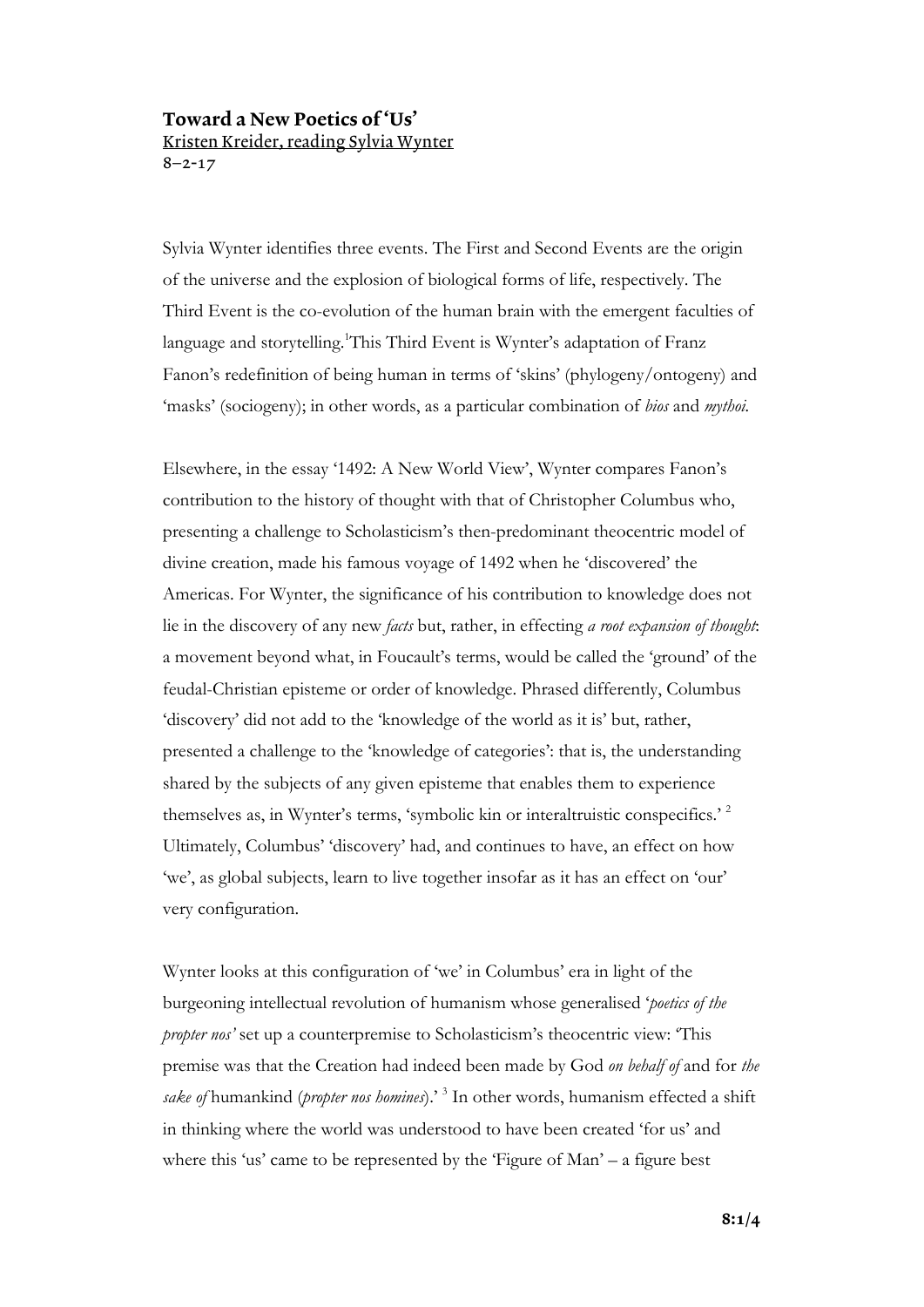exemplified in Leonardo da Vinci's famous drawing of the Vitruvian Man in 1490. Presented as universal, this figure – and the 'we' that emerges from it – must nevertheless be understood within the specific genre of the white, mercantile, European male. It was this poetics of the *propter nos* and the humanistic premise it set forth that allowed Columbus to justify his claim that the 'new world' he had 'discovered' was intended 'for us'; that is, for the Spanish colonial 'we'. The implications of this are vast.

In a huge feat of intellectual labour, Wynter explores how this poetics led, ultimately, to the displacement of the native populations of the Americas and, later, to black Africans, all of whom were ultimately subjected to varying conditions of enslavement as predicated on their status as other than 'we': a status, as Wynter says, designated through categorical nomenclature, either *'native'* or 'nigger', respectively.<sup>4</sup> Perhaps to justify, effectively to propagate, this form of subjugation, the Eurocentric, phallogocentric category of the 'we' then came to be mapped onto the very category of the 'human', understood as a purely biological species: a 'natural' organism, as set forth by Western scientific thought in the nineteenth century. As a model that pre-exists, rather than coexists with, other models of the human, this model of the human as *bios* suggests that all human societies have an ostensibly natural, scientific and organic basis; in turn, all religions and all cultures are merely superstructural. This, in turn, allowed human groups to be classified into those understood as *naturally selected* (i.e., eugenic) and *naturally dysselected* (i.e., dysgenic) beings, thereby mapping the same logic that had governed Columbus' day – a logic that designated some parts of the world as 'habitable' and others as 'inhabitable' – onto the 'human', some of whom were considered to be human and others simply less so.

It is at this point that Franz Fanon figures in Wynter's thinking. Not unlike Columbus, she argues, Fanon was compelled to dispute the hegemonic rationality of his day; in his case, 'liberal humanism's biocentric premise of the human as a natural organism and autonomous subject that arbitrarily regulates his own behaviours.' <sup>5</sup> And in a movement Wynter considers comparable to Columbus' shift into 'realms beyond reason' – a root expansion of thought – Fanon projects his own image of the human.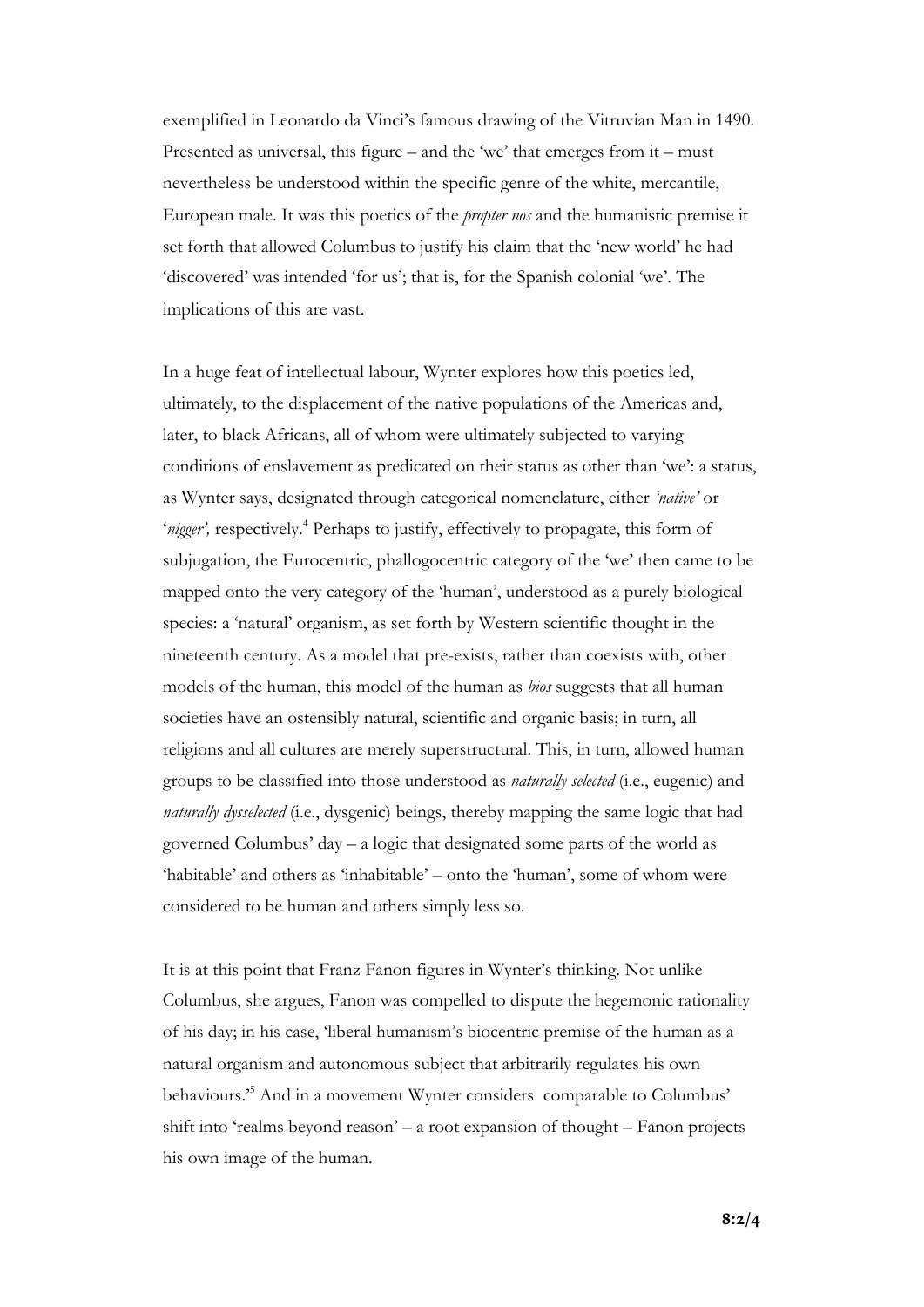Making its appearance in the book *Black Skin, White Masks* [1964], this newly projected image of the human was predicated on Fanon's empirical study as a practicing psychiatrist. Treating patients who were either 'native' colonial or black Caribbeans, Fanon observes that they 'had been conditioned to experience themselves *as if* they were, in fact, genetically inferior as the hegemonic 'learned discourse' of contemporary scholars ostensibly represented them.' <sup>6</sup> And turning against the predominant Freudian orthodoxy of his time, Fanon sought to explain this autophobia and 'aberration of affect' displayed by his patients not through recourse to their 'ostensibly individually autonomous psyches' but, rather, to the 'specific sociosystemic organizing process that had … induced the "aberration of affect" itself.<sup>7</sup> In other words, where Freud had placed emphasis on the individual, Fanon emphasised the processes of socialisation at play such that the 'problem of the black man and of the colonial native's self-aversive reactions was clearly *not* an individual problem. Rather, it was that of the processes of socialisation.' 8 This understanding – which Wynter identifies as a veritable revolution in epistemology, turning humanism on its axis – can be summed up in Fanon's declaration that 'besides ontogeny, there is sociogeny.'<sup>9</sup> Ultimately, what Fanon projects onto the Figure of Man – onto an understanding of human as *bios* – is *mythos*, language, the mask, so that being human can only be understood in terms of the whole ensemble of collective life.

'And notice!', Wynter writes elsewhere, moving with Fanon through his root expansion of thought: 'One major implication here: *humanness* is no longer a *noun.*  Being human is a praxis.<sup>40</sup> For Wynter, being human is a practice of, amongst other things, aesthetics. Why? Because aesthetics 'is clearly the very condition of existence of all human 'forms of life', she argues in yet another elsewhere. 'The category of the aesthetic is the determinant … of the ensemble of collective behaviour by means of which each human order effects its autopoesis as a living, self-organising (i.e. cybernetic) system.'<sup>11</sup>

Significantly, where the radical implications of Columbus' voyage cannot be dissociated from the turning tide from theocentrism to humanism, Wynter explains that Fanon's proposition that 'besides ontogeny, there is sociogeny' cannot be dissociated from the 'general upheaval' of the 1950s and 1960s.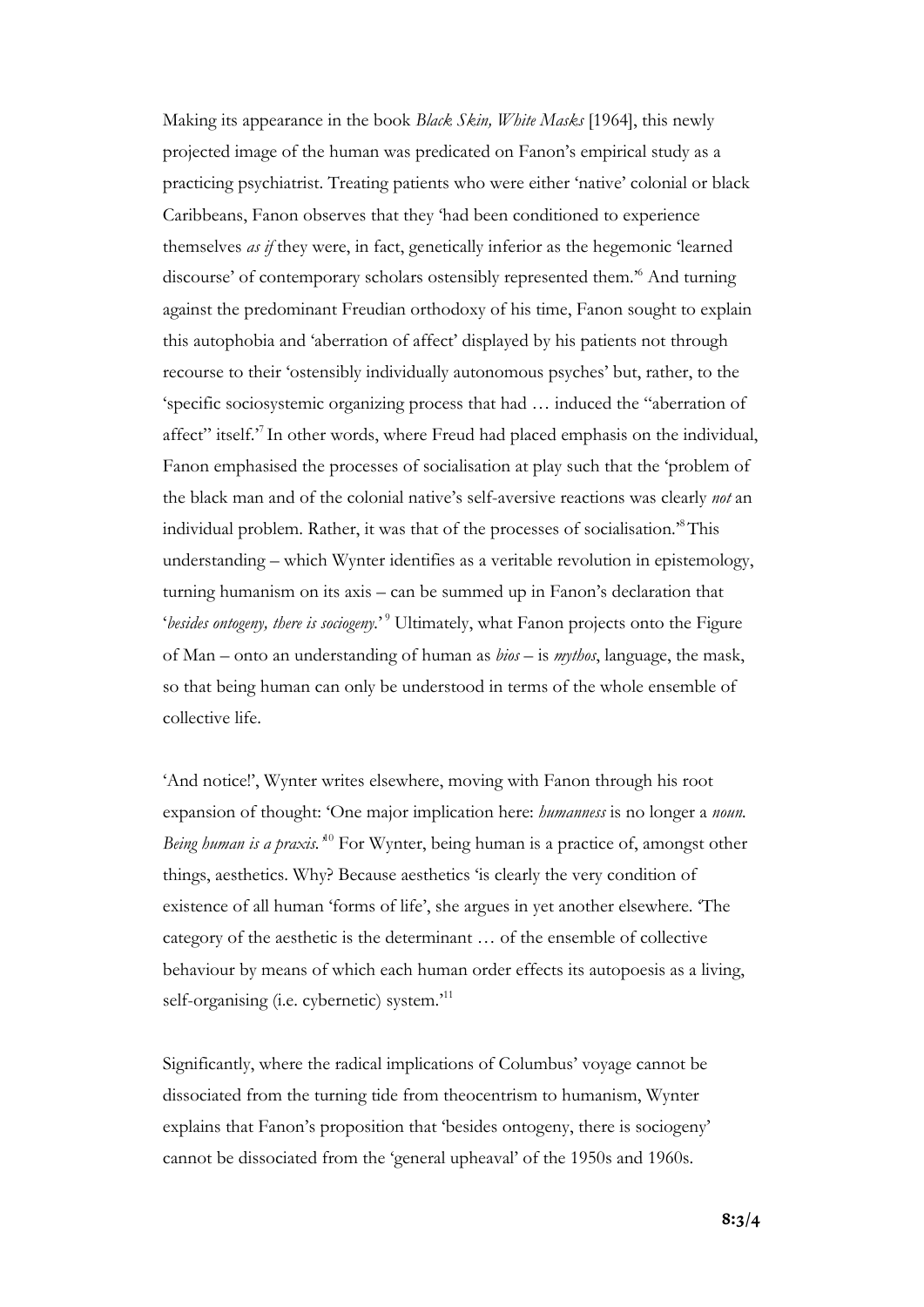Here, she proclaims, is where one can begin to identify a new poetics of the *propter nos* as the rise of 'Black Power' and the 'Black is Beautiful' movement fuelling the Civil Rights campaign of the United States, which itself began to trigger a series of other such movements by non-white groups globally, including indigenous peoples of the Americas and elsewhere, leading people to begin a process of trans-ethnic co-identification as a challenge to and collective refusal of the 'extreme category of an ostensibly dysselected Otherness.<sup>12</sup> And while aspects of these movements and this general upheaval can be seen to have either failed or been co-opted, it is here that Wynter turns when she argues our need, now – the 'now' of her writing, which was 1992, but we can still say the 'now' of this writing, which is  $2018 -$  to return if we are to continue to put forward a new poetics for the *propter nos*: that is, new understandings and new alignments of a 'we' with whom to empathise, for whom to care, as whom to act.

1. Sylvia Wynter and Katherine McKittrick, 'Unparalleled Catastrophe for Our Species? Or, to Give Humanness a Different Future: Conversations' in *Sylvia Wynter: On Being Human as Praxis,* ed. Katherine McKittrick (Durham, NC: Duke University Press, 2015).

 $\sim$ 

2. Sylvia Wynter, '1492: A New World View' in *Race, Discourse and the Origin of the Americas: A new World View*, eds. Vera Lawrence and Rex Nettleford (Washington, D.C.: Smithsonian Institution Press, 1995), 21.

3**.** Ibid., 27.

4. Ibid., 37.

5. Ibid., 44.

6. Ibid., 45.

7. Ibid., 45.

8. Ibid.

9. Ibid.

10. Wynter and McKinttrick, 'Unparalleled Catastrophe', 23.

11. Sylvia Wynter, 'Rethinking 'Aesthetics': Notes Towards a Deciphering Practice' in *Ex-Iles: Essays on Caribbean Cinema,* ed. by Mbye Cham (Trenton, NJ: Africa World Press, Inc., 1992), 258- 59.

12. Wynter, '1492', 41.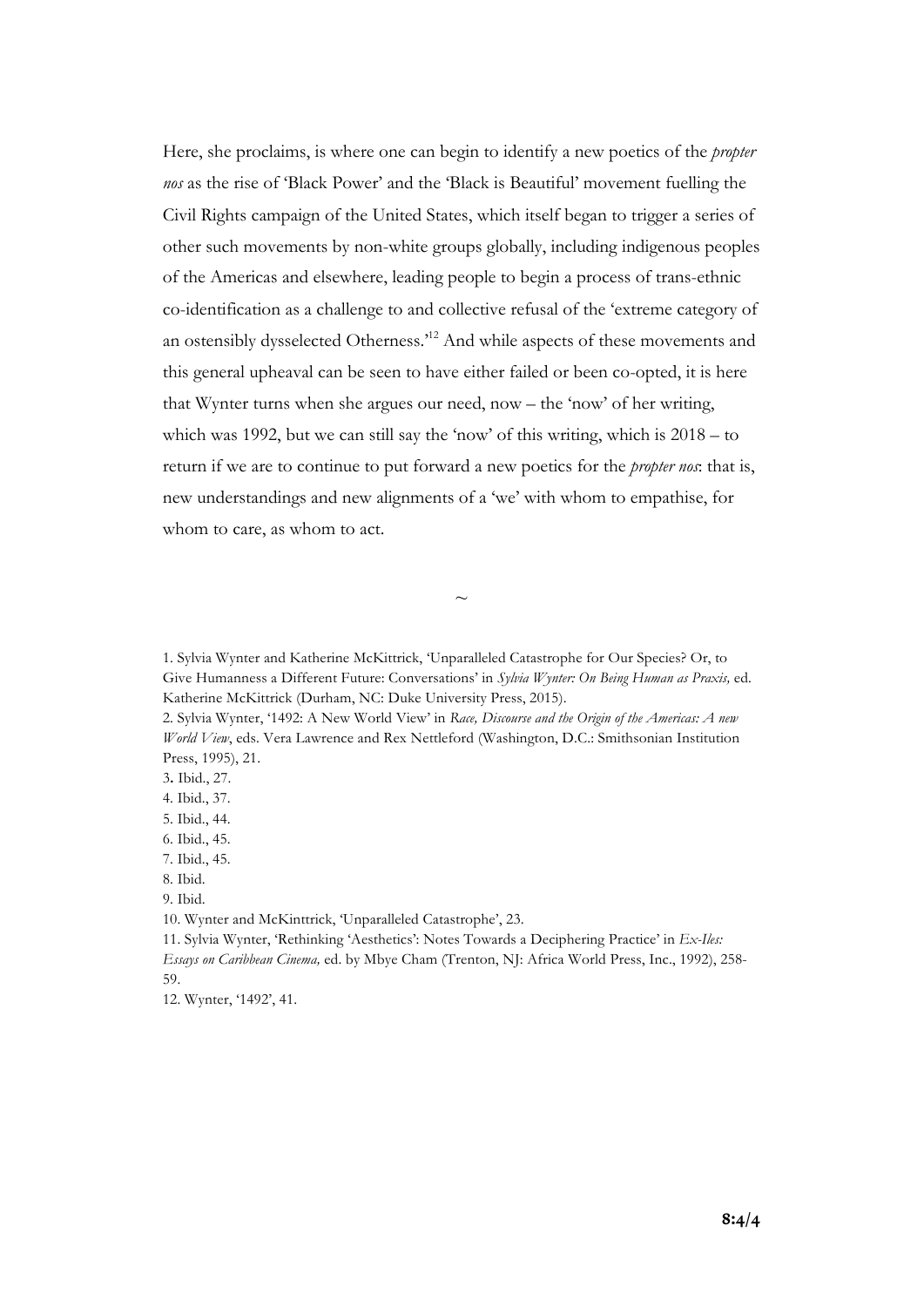An ordinary day Barbara-Ann Campbell-Lange  $8 - 2 - 18$ 

I thought I would write you a picture of my life in and from my bed-office.

It's a bad habit I've been told, working from bed. But I quite like how one can sit propped up with a laptop in a world of slipping piles, of emails and ideas and pretend– at least I try to – that I am not working.<sup>1</sup>

So what you will hear are fragments of conversations.

Conversations that have never been heard, not because they are private, but because they have only ever existed in writing.

I want to give you the briefest picture of this, – my slipping world – on an *ordinary* day.

You said:

And when I lent out of the window and saw the old green carpet on the terrace below, ripped from its under-foot life with the cut-out shape of the fireplace, speaking – still – in its silhouette, I thought:

this is the *idea* of a 'room': – to remake a room – a room *without* a room, *without* walls. For a room (whatever 'room' may be) is of conversations – what could be more important than conversations in any of our lives?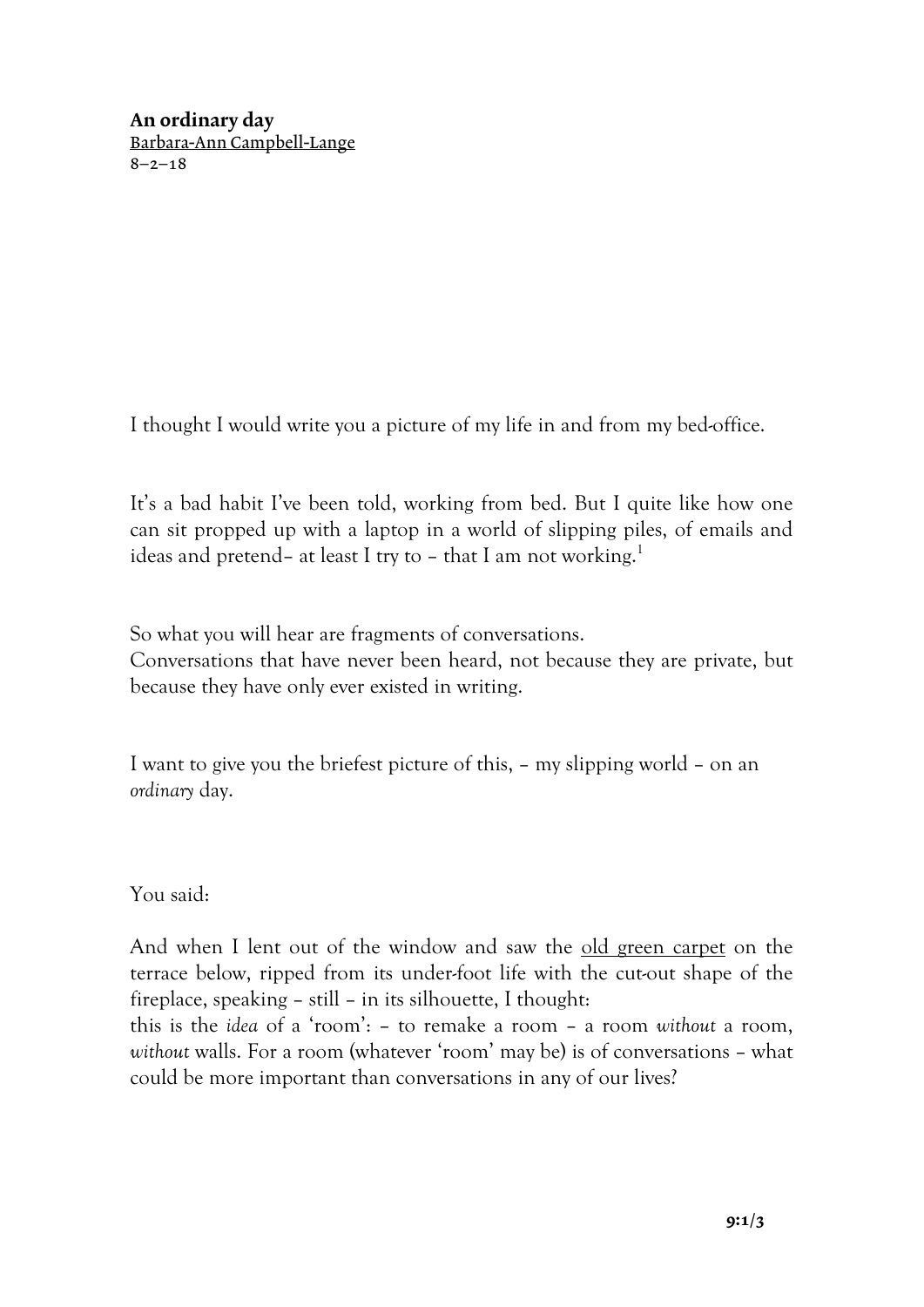And I said….

Conversations are making-things, they make spaces and spaces – rooms – are always talking to each other … all the time …

And she said:

You see I'm in the idea of slopes at the moment: and recalling a room so large, so complex, it is no longer a room but needs another name, here there is a slow-slope that leads space … a leaning-ceiling that steals space … a canted-wall that declines space … turnings and tropings … errings and veerings … no corners no longer.

And I said:

I also doubt things 'lining up' these days.

And you said:

I'm attempting to assemble a view of place. Not View; Not Place. But an idea of assembling that does not search for anything in particular. That does not presume or work towards an end, that does not replace. I think I might call it a re-assembling: a building out of … not on top of, or instead of.

And she said:

Perhaps what we share is difficulty, the difficulty of penetrating the past: it is too thick. Ruins want fresh eyes, they want to know what we see. But I no longer see anything either, it's more like the walls look at me. Yes you said: Walls so close that windows light the streets without a sun.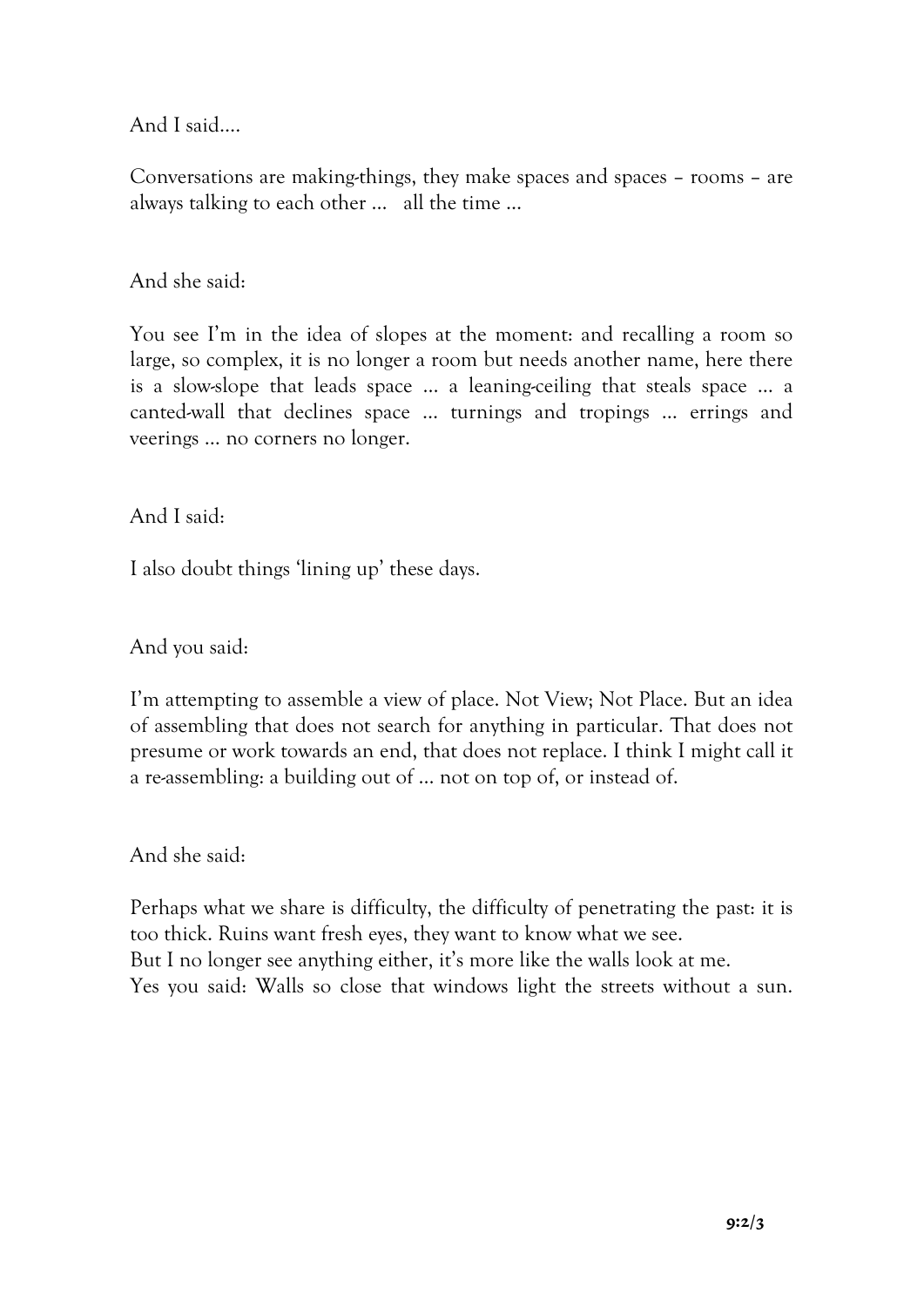And she said:

Yet being *inside* the space of a window, not exactly *in* a room but still *part* of a room, with a view to an outside and also into the room itself, is a penumbral place … *a close* place …

What it is to be *in* thickness, in an *almost*-place …

And you said:

To re-assemble a common place does not promise *actual* change: it can be reassembled to almost just as we found or understood it. What it does promise is engagement; it lends significance to acts of curiosity – intuiting – musing – suspending ... For 'to attend' designates *worth*:

Why would you attend to something you did not care about?

And I said

It would probably not occur to you even, on an ordinary day.

1. Conversations' with David Green (AA), Sasha Alexandra Savtchenko-Belskaia (AA) and Nicoletta Michalettos (Cambridge) 2017–18.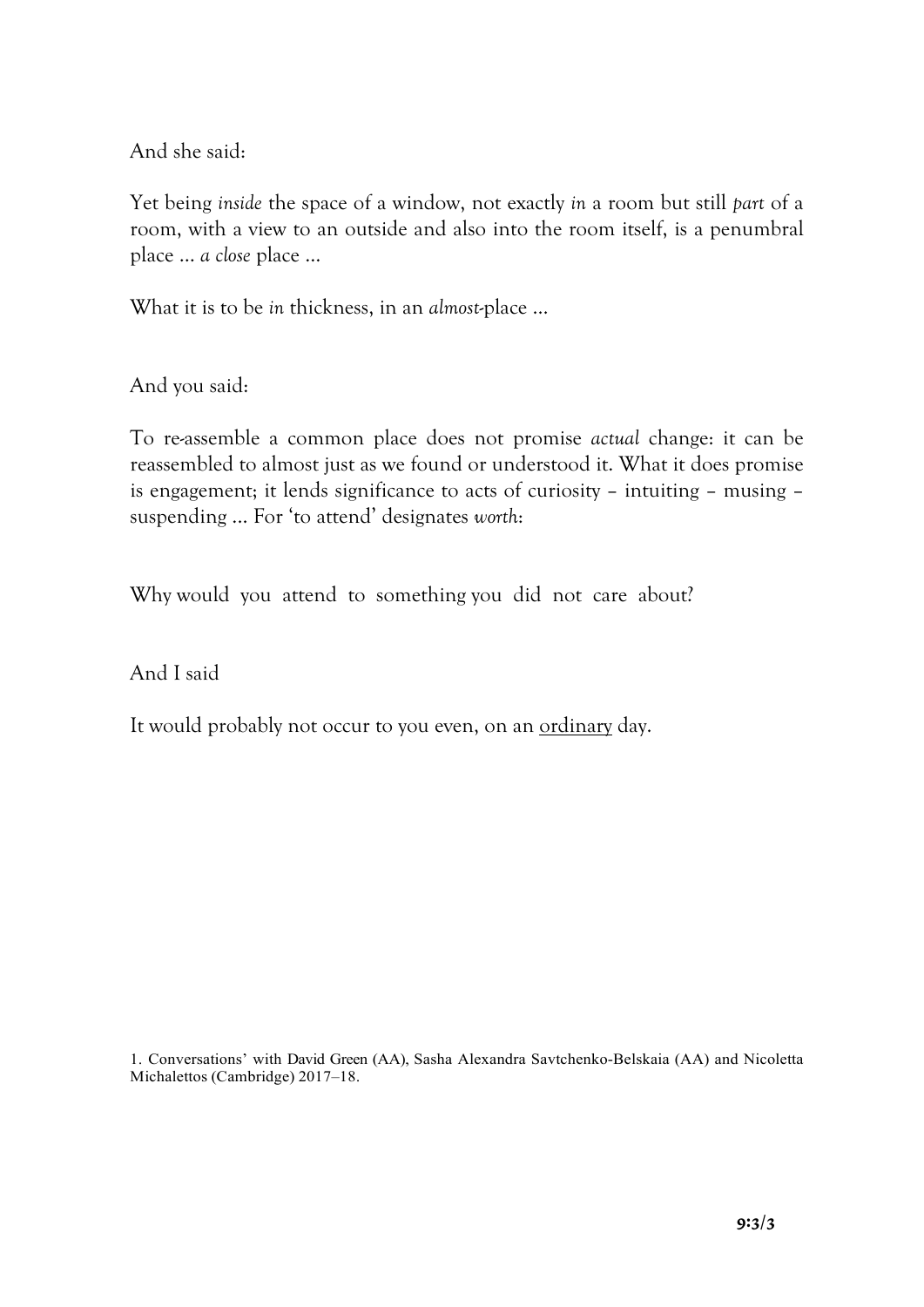# **I, taken away from me**

Caroline Rabourdin 8–2–17

# **— I, taken away from me.**

You have changed you see to me, you have changed lately. For 18 years steady I had gotten used to addressing you directly with *Sirs* and *Madams* in my first letters to *partner* and *son* some years later. I had settled into this new language, a language of my own, Jacques Derrida might say perhaps not totally my own anymore. His nationality taken away from him, Derrida knew his language wasn't his to own after all.

We had a common goal, a common language but what now?

Stripped of his right to belong. Stripped of my right to belong.

This question asked, 18 months ago: 'what of the political body?' I had only addressed the sensing body, left, right, parts of it, but what of 'the political body?' he asked. Others have written about it, before me, but I couldn't engage, not then, not before I knew what it *felt* like to become a political body. So this speaking body, what choices does it have?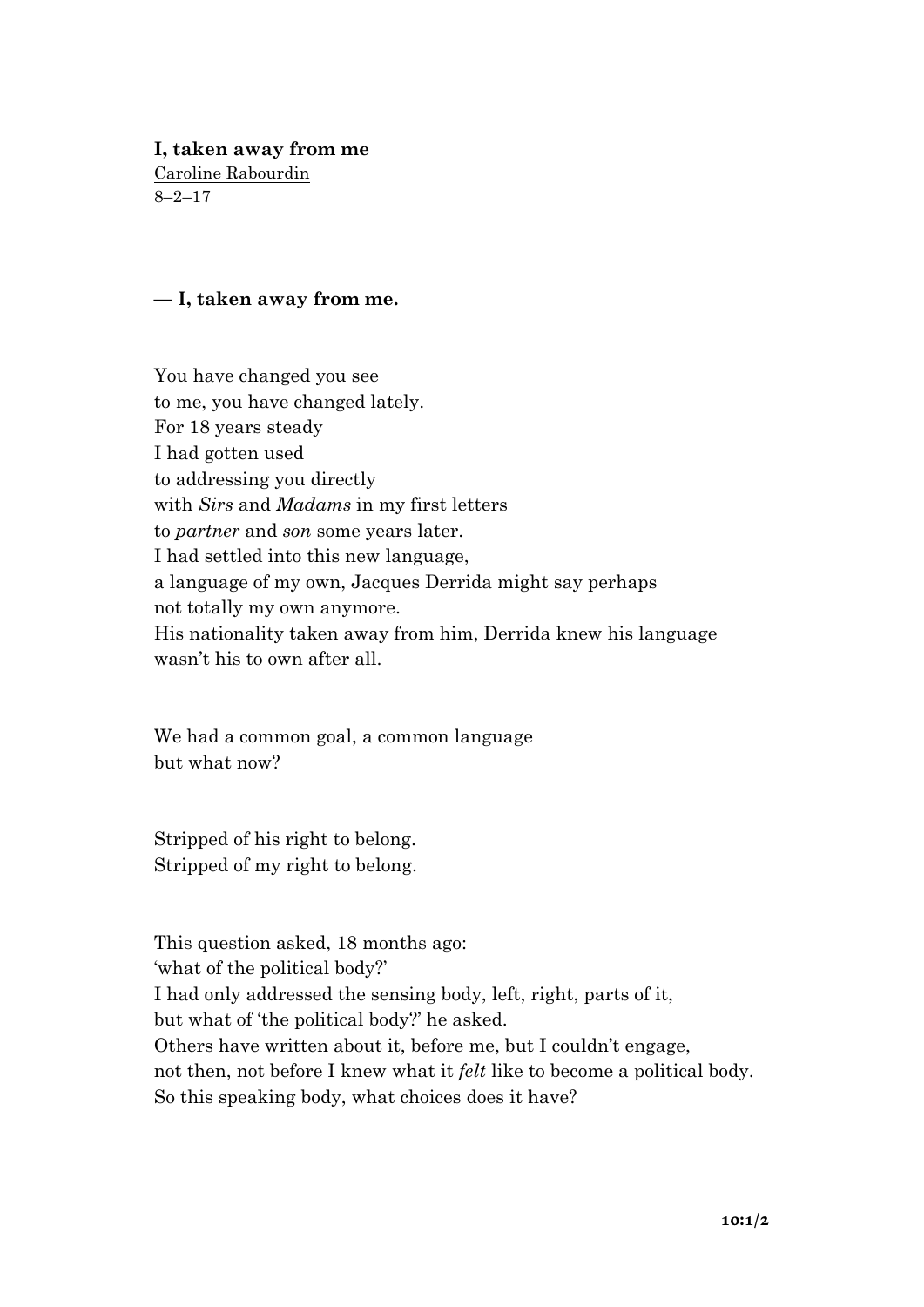I turn to the book and look for answers:

*The polyglot nomadic intellectual in Europe today must provide food for thought about the exclusionary, ethnocentric usage that is currently being made of the notion of a common European Union and the images of an alleged intranational European identity. Among the figurations of intercultural otherness and mobile identity that are current today, I shall single out the exile and the migrant before returning to the nomad.* — Rosi Braidotti, 2011

Am I in exile? A migrant? Or nomad?

Resistance, I hear of resistance everywhere working in the interstitial spaces, against the system. In the last few months Ben Nicholson, Joan Ockman and Victor Burgin have all pleaded for various forms of resistance. But I have never been at war. I don't want a war. Is resistance a matter of survival? against whom? against you?

Is I under threat?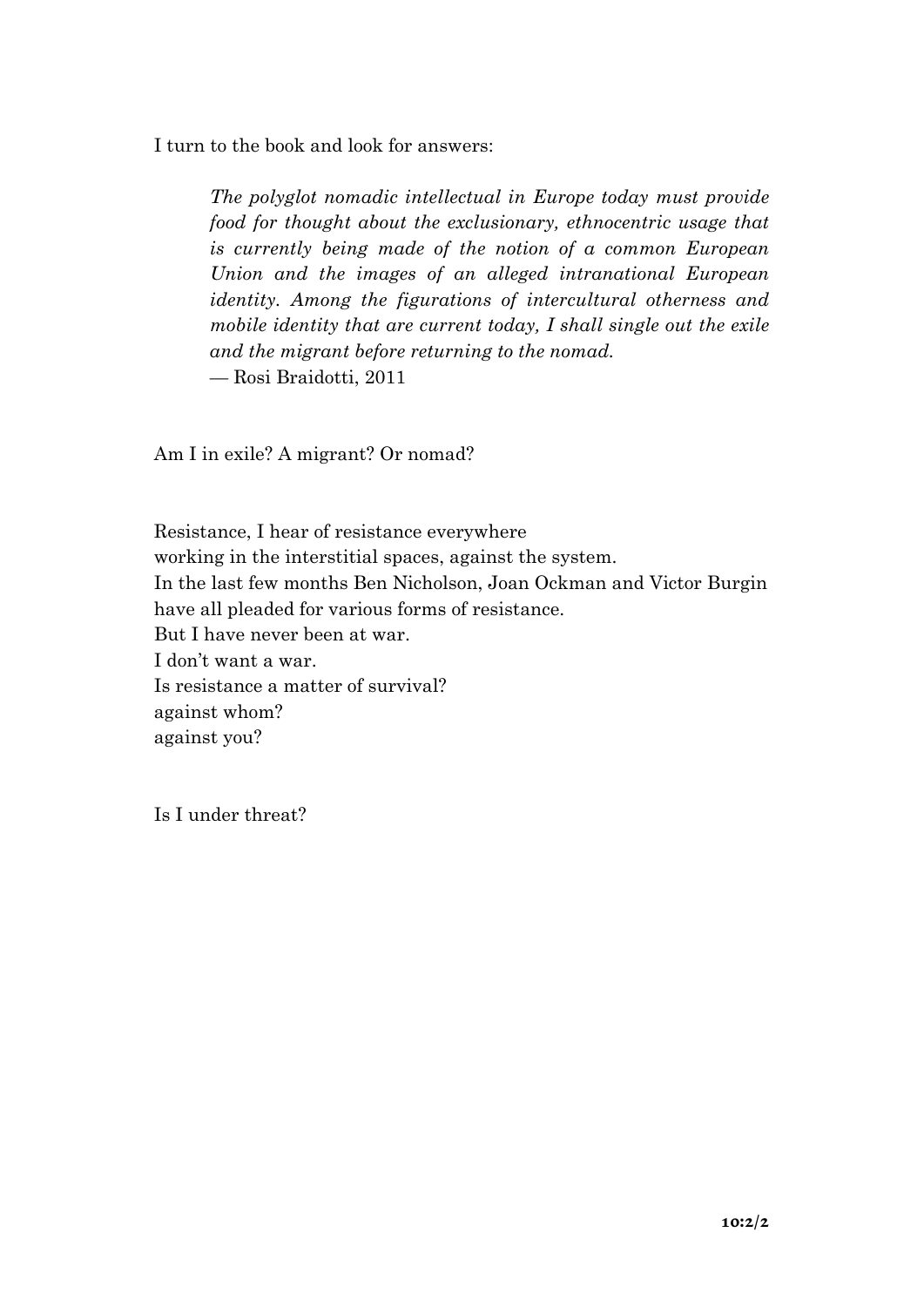Cell Kate Pickering  $8 - 2 - 18$ 

> Originally written for a reading inside a Victorian Slipper Bath in Laurie Grove Baths, New Cross. To be performed with a chair for 'I Without Guarantees'.

You sit in the bath. I sit on the floor, back propped against the chair. You turn the brass lever, it is stiff but with an effort it turns, squeaking as the helical threads rotate in the interior, until a cavity opens. Instead of clear water, it splutters and spurts a dull coloured liquid containing flecks of dark matter. The tap chugs noisily, expelling ancient air trapped in the pipes, the viscous liquid spewing out. You do not move. It continues to pour a steadily thickening grey mixture into the bath cavity. It is warm. It slides into the gaps between your fingers and toes. You think of workmen pouring liquid concrete into steel foundation grids, slopping through metal funnels, spattering their boots. The aggregate pours out, piling into concentric circles, small lumpen pieces clinging inside the mix. The wet concrete is filling the bath, filling all the gaps around you, moulding to your shape. Already, the mingling warmth of the concrete and your perspiring body is causing the water vapour to escape. It begins to harden and dry.

#### I climb up onto the chair.

#### 12 June 2010

I have travelled in a cable car up the side of a mountain, and now I am almost at the top, on a flat paved area near an abbey. The mountain is part of a craggy range, its carapace serrated and pink tinged. These serrations are points on weathered protuberances resembling vast fleshy stalagmites. Surrounding the flattened outcrop is a low wall, to prevent falling. A woman is sitting on this wall, posing for a photograph. Behind her is a 4,000 foot drop to the valley below, a vast empty space forms the background. I see her but have to turn away, anxiety has caused my head to spin.

#### I climb back down and sit on the floor.

Concrete is almost always used in the creation of a building's foundations. It is reinforced with steel to provide tensile strength and enduring stability. The concrete that holds you is seemingly inert, but as minutes leech into hours, small exchanges take place between the concrete and your body. Where it has hardened near your skin, it has absorbed sweat. In turn, micro-particles of aggregate have been absorbed in through your dermal layers and into the blood and lymphatic systems. The water vapour has risen in the cubicle and clings to the corners of the room where a mould begins to spread.

#### I stand up in front of the chair.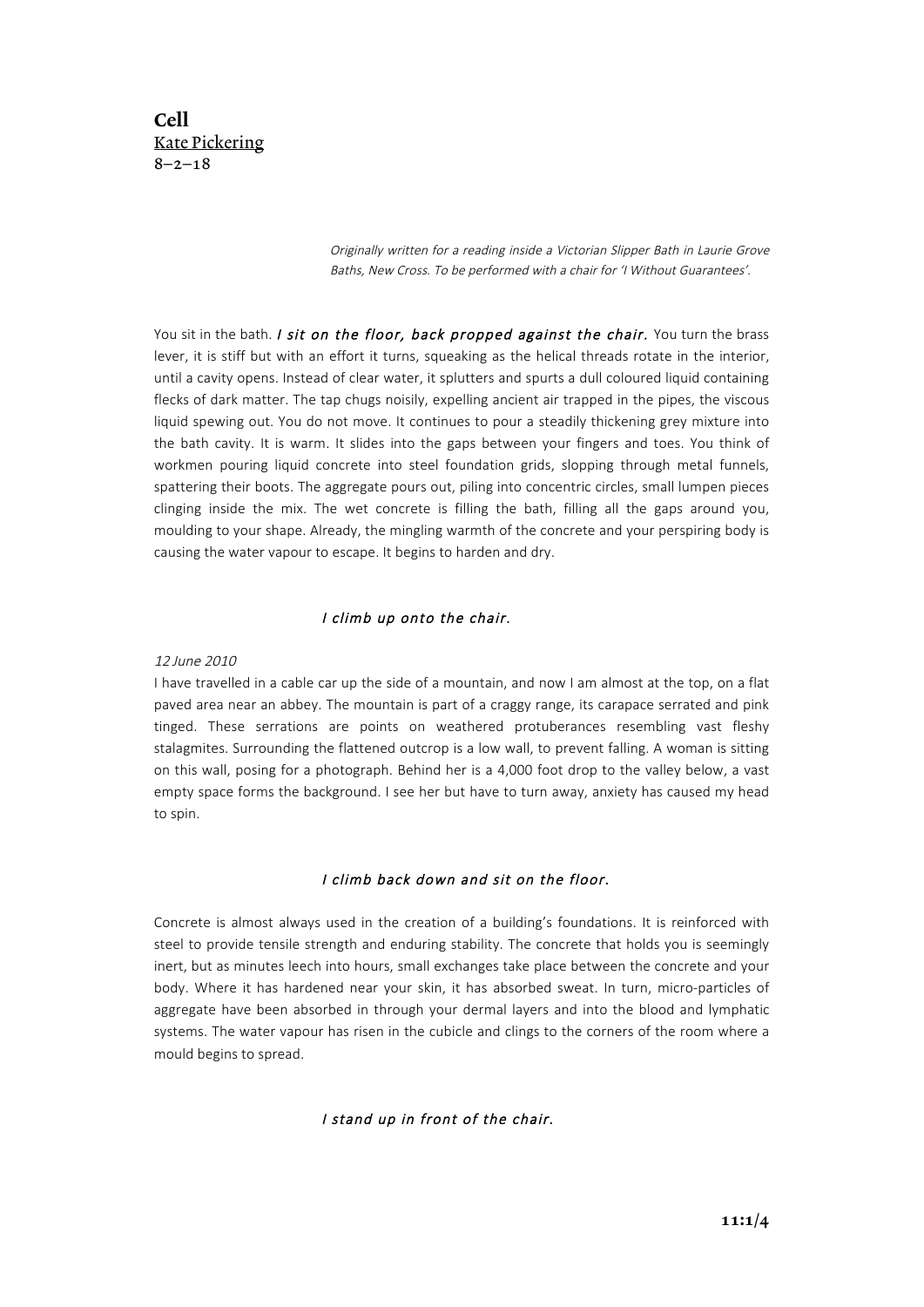#### 17 October 1993

I am seventeen years old. I am standing waist high in a large container full of warm water. I have chosen to be baptized. 200 people sit watching, expectantly. The pastor and an assistant stand in the water alongside me. I am asked a series of questions, asked to make a commitment to a new life and to the church. I read the answers from a sheet. I cross my arms over my chest as though laid out for burial. I am pushed forcefully down into the water, which rushes noisily into my ears and nose and over my white baptismal gown, which billows into a cloud. I am pulled back to a standing position in a moment of spatial and temporal confusion, transition at high speed, moving from one moment to another and I am made new. Water runs in rivulets down my face and the gown clings to my body. I am elated, my place secure.

#### I lie down on the floor.

#### 15 August 2014

I am floating, spread eagled, in a salt heavy sea. My ears are filled with water, muffling the sounds of the crashing waves and people calling. I look up at the sky as my body is buffeted. I see flocks of birds. Fish swim beneath me through near transparent water. Eddies swirl the sand upwards in dirty spirals. I feel a rare sense of calm and I stay until I am called.

Later we hunt the rock pools overlaid with glistening green weed. I spy a group of men gathered around a strange stony outcrop formed of helicoid shapes. The men have cut a section away, revealing a deep red interior fleshy inside the rock spirals. It is a bisected Pyura Chilensis, a 'blood rock', a hermaphroditic sea squirt or tunicate, which resembles a mass of organs enclosed by a deceptive rock-like exterior. This sea creature is known for having a high concentration of the mineral Vanadium. Vanadium is used as a steel alloy, resulting in a significant increase in the strength of steel, often used to reinforce concrete foundation slabs in buildings.

#### I lie in a foetal position.

4 May 2016

The body of a man wearing 'concrete shoes', hands tied behind his back in an obvious homicide, has washed up on Manhattan beach. A Kingsborough College student discovers the corpse wrapped in a plastic bag on the shoreline near Sheepshead Bay.

#### I lie with my back to the floor.

It is almost impossible to weigh a body down enough for it to remain on a river or seabed. As the body decays it releases gases into the tissues, inflating and distending the skin. The body becomes lighter than water and rises to the surface. When fully distended, it is almost impossible to sink this body even with counter weights.

Minerals flow through our bodies. Although they are essential for life, they aren't made by the living, they originate in the ground. Concretions of mineral salts form into stones in organs and ducts of bodies. Gastroliths, or stomach stones, used to grind food in certain species, can range in size from sand to cobbles.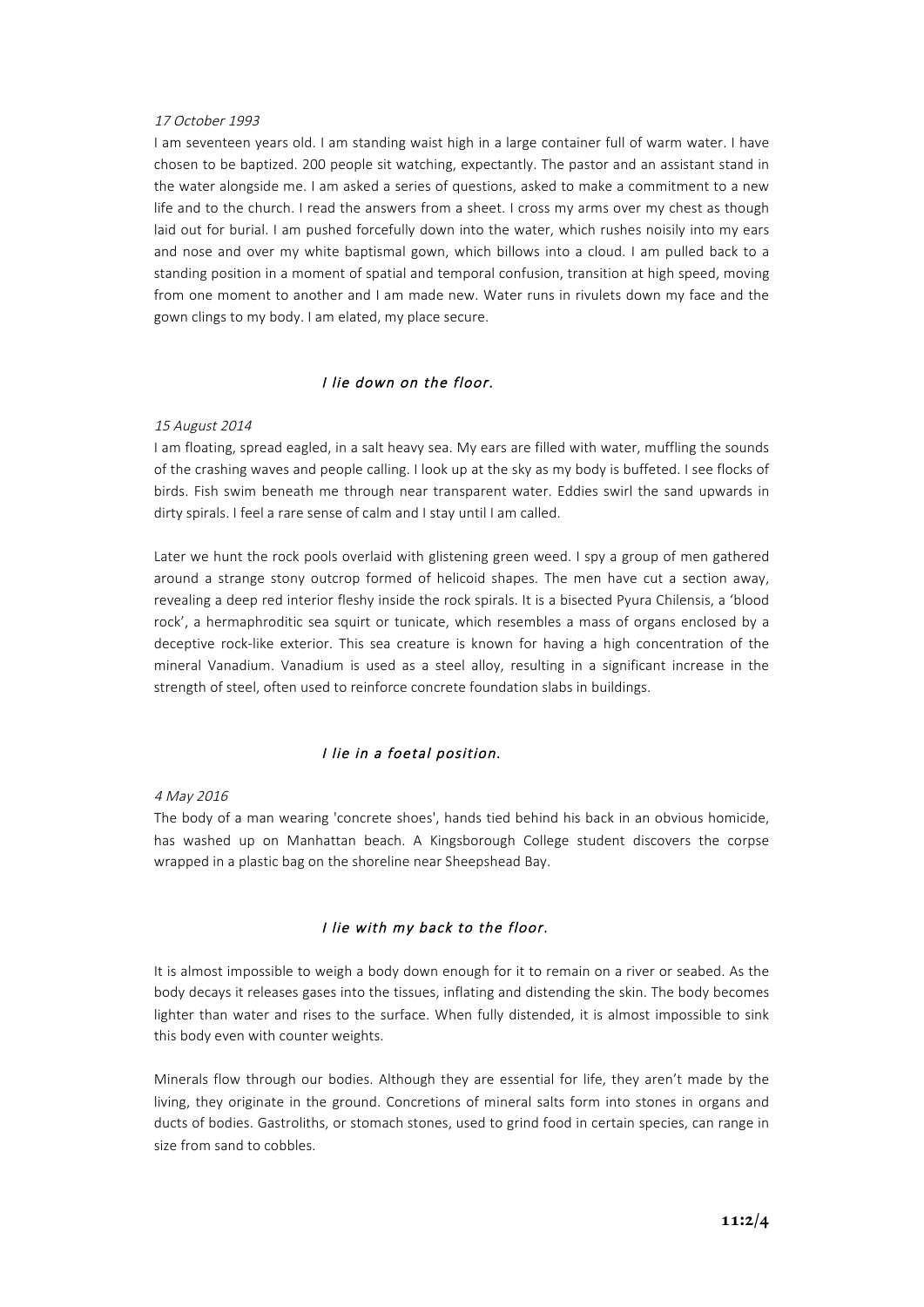#### I stand facing the chair.

#### 24 August 2017

I am in Knaresborough, at the Petrifying Well, the only one of its kind in England. This ancient well is endlessly filled by a waterfall flowing over a rocky outcrop resembling a giant skull. The waterfall has a high mineral content turning anything within the flow to stone. Below it hangs a series of objects suspended on a string within the water's trajectory. These objects – teddy bears, teapots, socks, a tennis racket – have become shrouded with a stony coat as the minerals dissolving in the groundwater stop up the pores in the objects. Beneath the falling water is a smooth façade of rock with vertical undulations and streaks. It has flowed for a century over a Victorian top hat and bonnet, which camber out from the façade, leaving a concave cavity underneath.

#### I sit on the chair.

Concrete thinking is a form of literalism, defined as both: 'the interpretation of words in their literal sense' and 'the literal representation in literature or art'<sup>1</sup>, suggesting an adherence to truth and reality. Concrete thinking, this understanding of the world as it really is, orients us. It fixes us in place.

As Sara Ahmed points out in *Orientations Matter,* to be oriented towards something is to turn to it. to have bodies directed to it.<sup>2</sup> I will flesh this thought out: being entranced or enchanted by a thing is to become particularly fixed within that orientation. Perhaps, disenchantment may be a form of disorientation, where that which once enchanted loses its power, the unhinging from it causes a dizzying turn away. Without a stabilising ground, the wild freedom of disorientation rapidly disenchants.

A narrative forms an orientation from which the fabula arises, fragile at first, emerging falteringly like mist rising off the ground. A fable is the speaking of a story, but it also refers, in old European law, to a contract or covenant. It is both the foundation stone of law and the shifting realm of imagination. The narrative grounds us. This orientation is felt in the gut, carried in the mouth, produces the rhythm of our blood and the sensations in our skin as we speak it. The fabula is the atmosphere in which the extraordinary, the visionary, the fabulous blooms and envelopes. Myth forms a narrative that, in its repetition and reinforcement, provides a foundation on which a community is built and a fabulation is conjured.

When we use the word myth, we mistakenly understand it as a fiction, as a widespread, popular belief that is false. Yet for Jean-Luc Nancy, myth has a foundational and operative power that materializes in the real, and it is a mistake to dismiss myth (or fiction) as immaterial. What the ancient Greeks originally called muthos was a true story, a story that unveiled the true origin of the world and humankind.

Nancy writes: 'The phrase "myth is a myth" harbors simultaneously and in the same thought a disabused irony ("foundation is a fiction") and an onto-poetico-logical formation ("fiction is a foundation")'.<sup>3</sup> This ironic relation is engendered by the internal disunion, which supplants a former union at the heart of myth itself. Concerning the 'myth is the myth' Nancy writes: 'it is not by chance that its modern usage in this phrase that underlies our knowledge of myth – that myth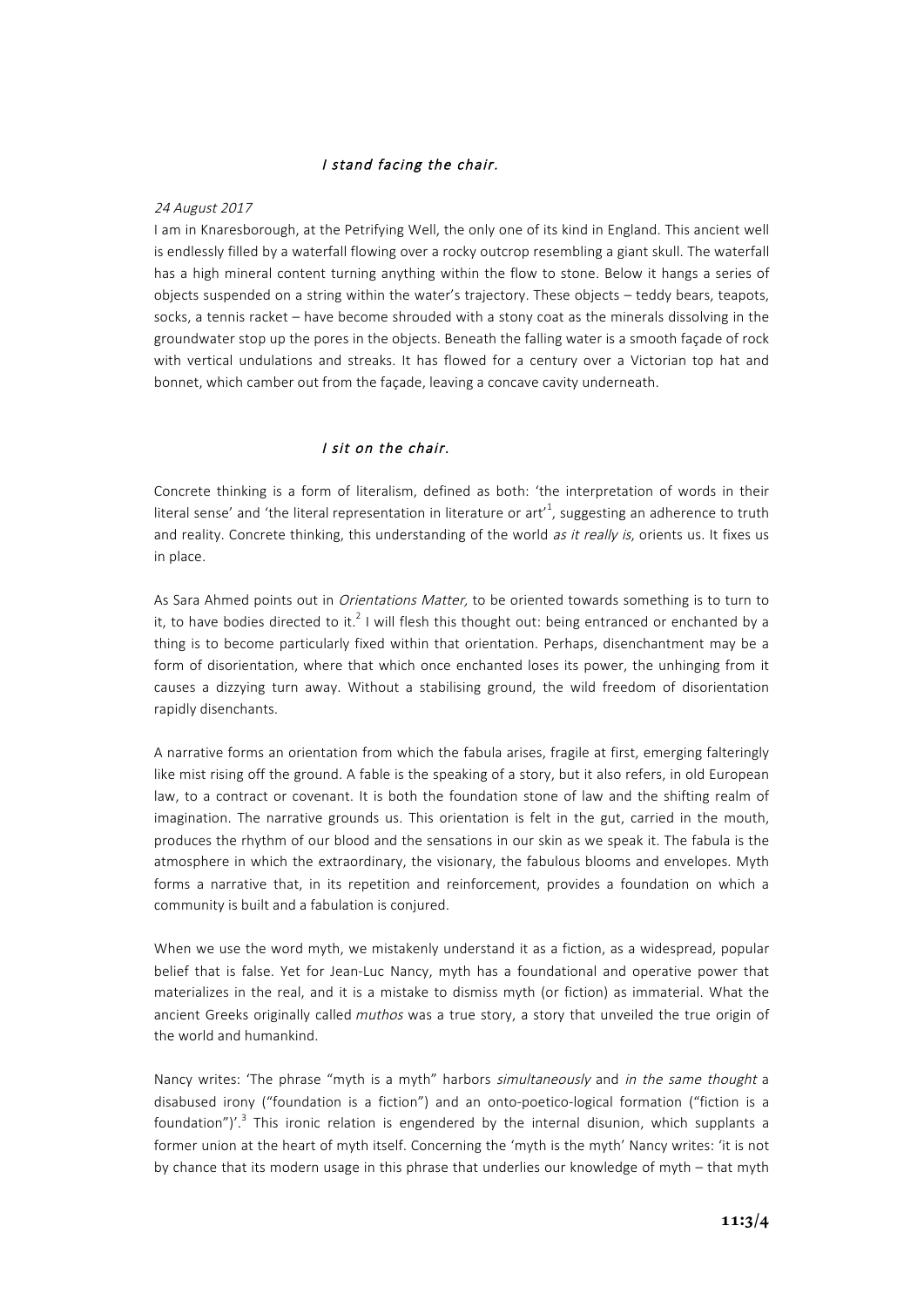is a myth – produces in a play on words, the structure of the abyss.<sup> $4$ </sup> The repetition of the *mise en* abyme: a myth is a myth is a myth is a ... ad infinitum, figures the dizzying fall which comes as a result of the collapse of founding structures.

Nancy writes that mythic speech is: 'a way of binding the world and attaching oneself to it.'<sup>5</sup> Bodies speak a narrative of narratives into being, bodies that ingest and seep and pulse and in speaking find their footing. The foundation story, the story of how the community came to be, underpins and authorises. The leader leads the chorus, enchanting this story, repeating and repeating until it materializes as a stable ground. Life stories become framed within and reinforced by the mythic narrative. The *muthos* holds the community, binding the world and attaching us to it.

Vertigo slides into fixity, disorientation into a story which is concretised, sacralised. But this solidity, this stability, gives rise to an atmosphere, a fabulation, an enchantment felt in the body, in which the believer lives and is entirely immersed.

## I lie down on the floor.

The water vapour continues to rise as the concrete hardens and sets. Your sweat mingles with the dampness emitting from the concrete, which clings to the walls and meets the windows where it cools and trickles in branching lines. Through the heat haze you notice a speckled mould forming in the crevices and corners of the walls. You look again, perhaps it is something mottling the vapour, tiny specks floating inside. Your vision breaks up into spots. These dots begin to sharpen, crystallising into a vast crowd gathered together in a brightly lit auditorium, countless bodies packed in tight, held in place, finding themselves in the upsurge of feeling, the joy of being part of a vast spectacle of one-ness, pieces in the aggregate, flecks in the mix.

2.Sara Ahmed, 'Orientations Matter', New Materialisms: Ontology, Agency and Politics, eds. Diana Coole and Samantha Frost (Durham, NC: Duke University Press, 2010) p.234.

<sup>1.&#</sup>x27;Literalism' Oxford English Dictionary [Online].

<sup>3.</sup>Jean-Luc Nancy, The Inoperative Community, (Minneapolis: University of Minnesota Press, 1991) p.55. 4.Ibid p.52.

<sup>5.</sup> Ibid p.49.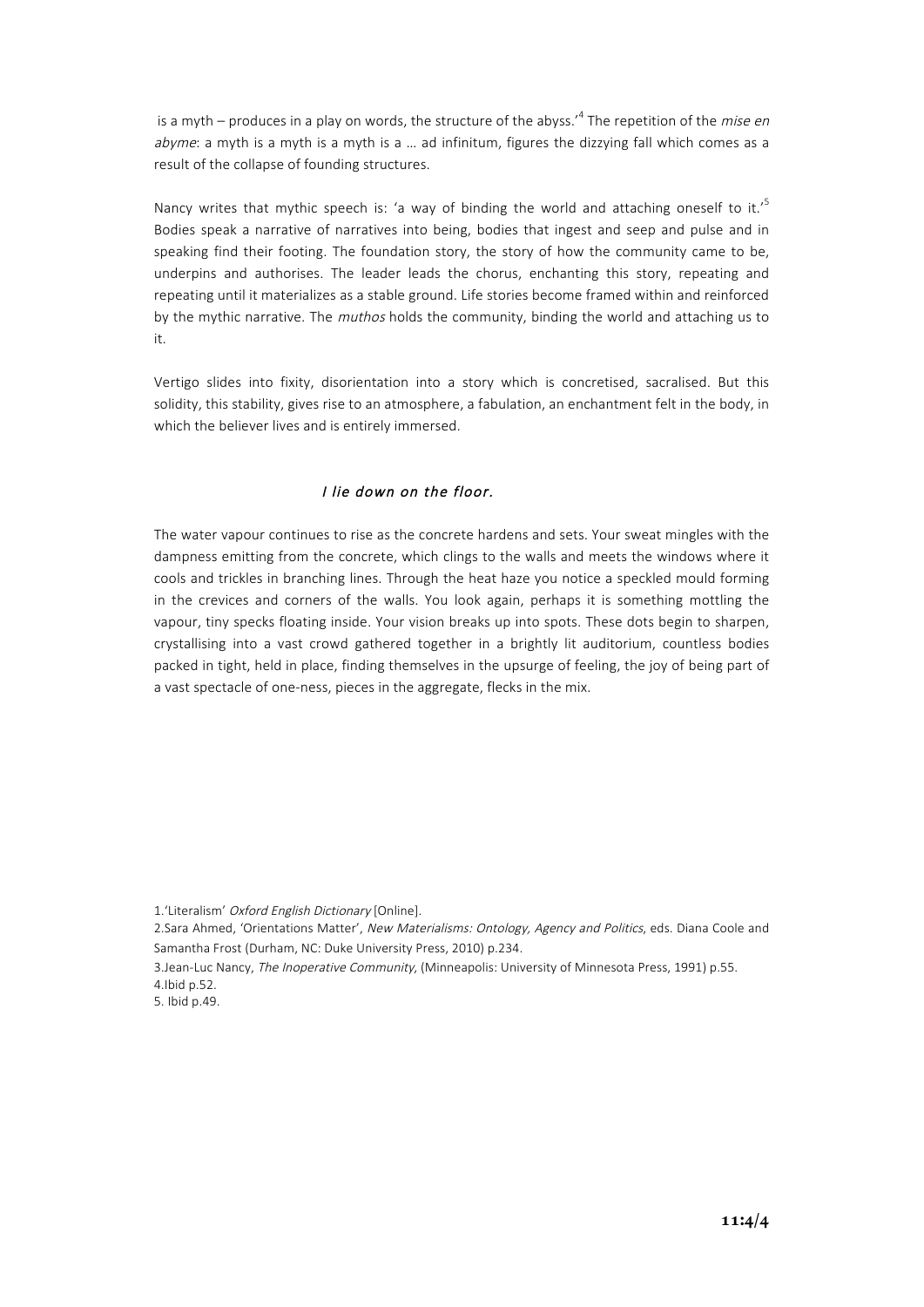# In a Game of Capital C NaoKo TakaHashi

 $8 - 2 - 18$ 

Ignore that relentless voice Of the Letter 'I' That persistent voice Shaped by 'IT'

Ignore that relentless voice Of the Letter 'I' That persistent voice Shaped by 'IT'

All the voices put through auto-tune Designed to be the No.1 hit Manufactured to be fake as real Fabricated to be true but fake

Shadows drawn across the pages Muddled up Chaos circles around In a creative mess

Look at the gigantic fluorescent ice-cream sculpture Eat it before it melts Put some gold leaf on it If there's not enough fun

Keep massive jewel-rings on the fingers While cooking Champaign cupcake Walk around with a gold chain around the neck While watching the brothers dig

Check the transparency of Gluten-free water Look at un-sustainability of the oil in the ingredient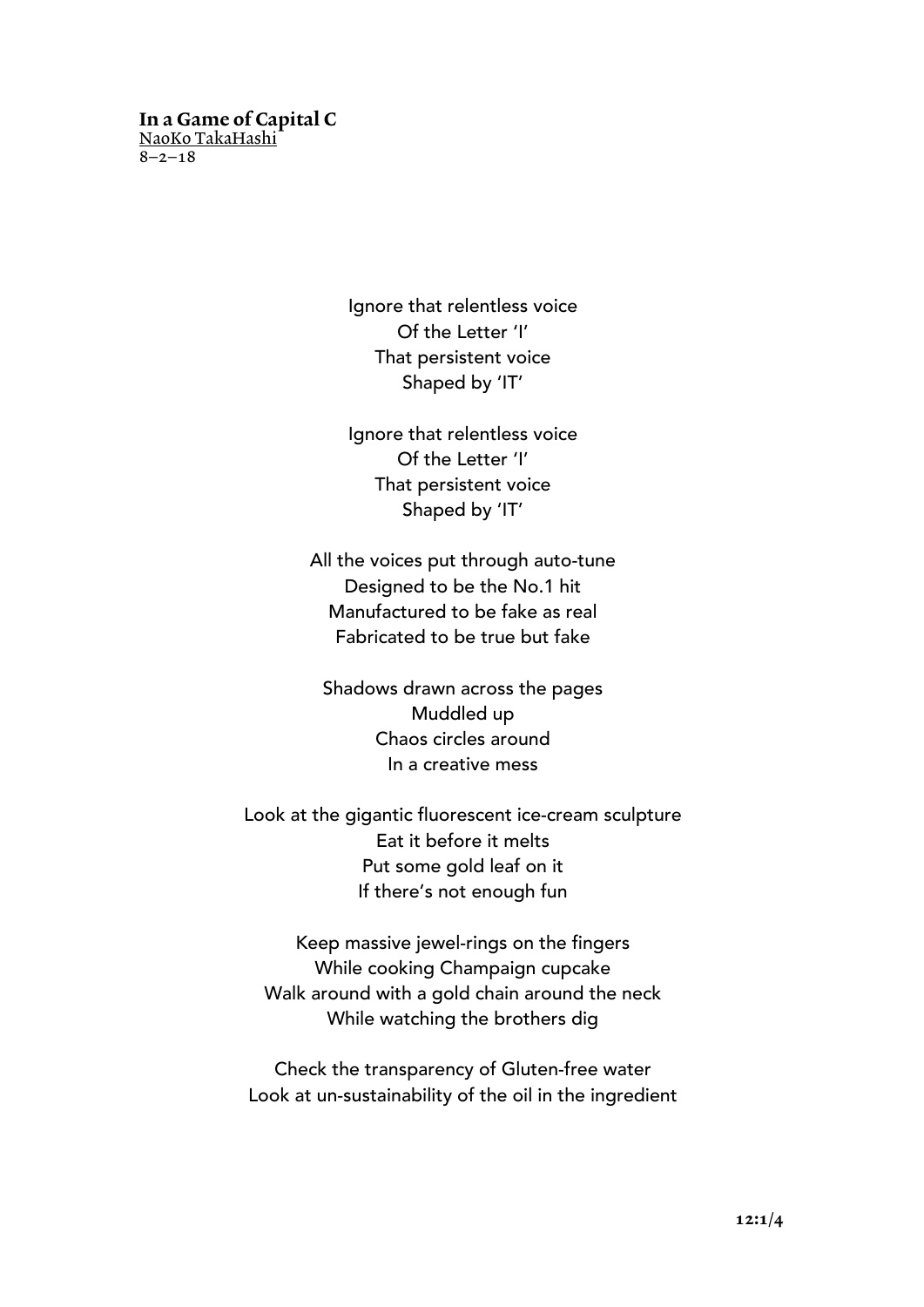Warburtons, Hovis, Kingsmill Flora, Clover, Utterly Butterly Special K, Crunchy Nut Cornflakes, Jordan's Country Crisp Mr Kipling Cakes, McVitie's Digestives, Goodfella's pizza KitKat, Galaxy, Dairy Milk, Milkybar Persil washing powder, Comfort fabric softener, Dove soap Wrigley's chewing gum and so on…

> Eat a small slice of rainforest for breakfast Have another slice for lunch Clean hands with a piece of rain forest Soft clothes with another piece

Have some more with a cup of tea…

See the biological desert, created by…

 $"$ IT"

It's cooking, It's cooking, It's cooking It's cooking the life out of the earth

It's cooking, It's cooking, It's cooking It's cooking the life out of empathy

In a game of Capital C

See the rainwater falling straight down Feel the land sliding off See no vegetation to soak up the rain Watch the flooding everywhere

See more trees being chopped down Watch the holes being dug up Imagine the colour of dark brown all around Hoping that freaky snow would cover it all up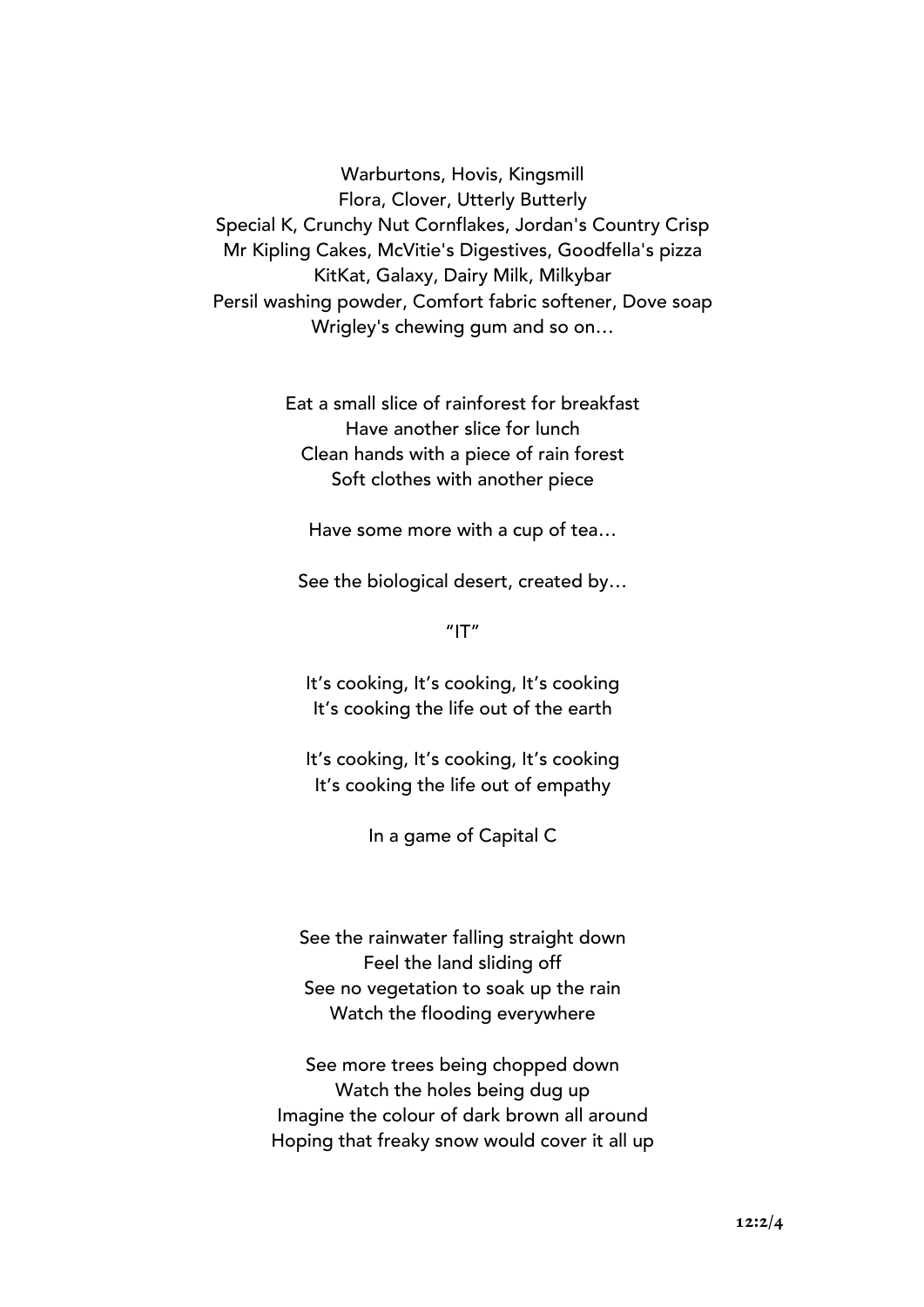Feel the sun blasting out the heat

See the orange frames across the screen Watch the wildlife, synthetic-life, in-between-life burning Hear the Helicopters spraying powders in the sky See most of it getting blown by the wind

> Feel the heat from the fire See the fire spreading across Hear the trees squeaking in frame See the surface of the land left by the fire

Follow the outline of the smoke moving into the sky

See the sea of people trying to cross In shoes with no soles left Hear them talking in silence While walking

Watch the mountain of rubble Blocking the streets where they lived Read about the dry soil Growing nothing where they lived

See them getting stopped by the wire fences See them sleeping on the concrete With nothing but plastic sheet & cardboard

Feel the arctic air in the air

Flick the screen

Hear about the plastic island in the middle of the ocean See the Animals drop dead in masses Hear the oil spilling into the sea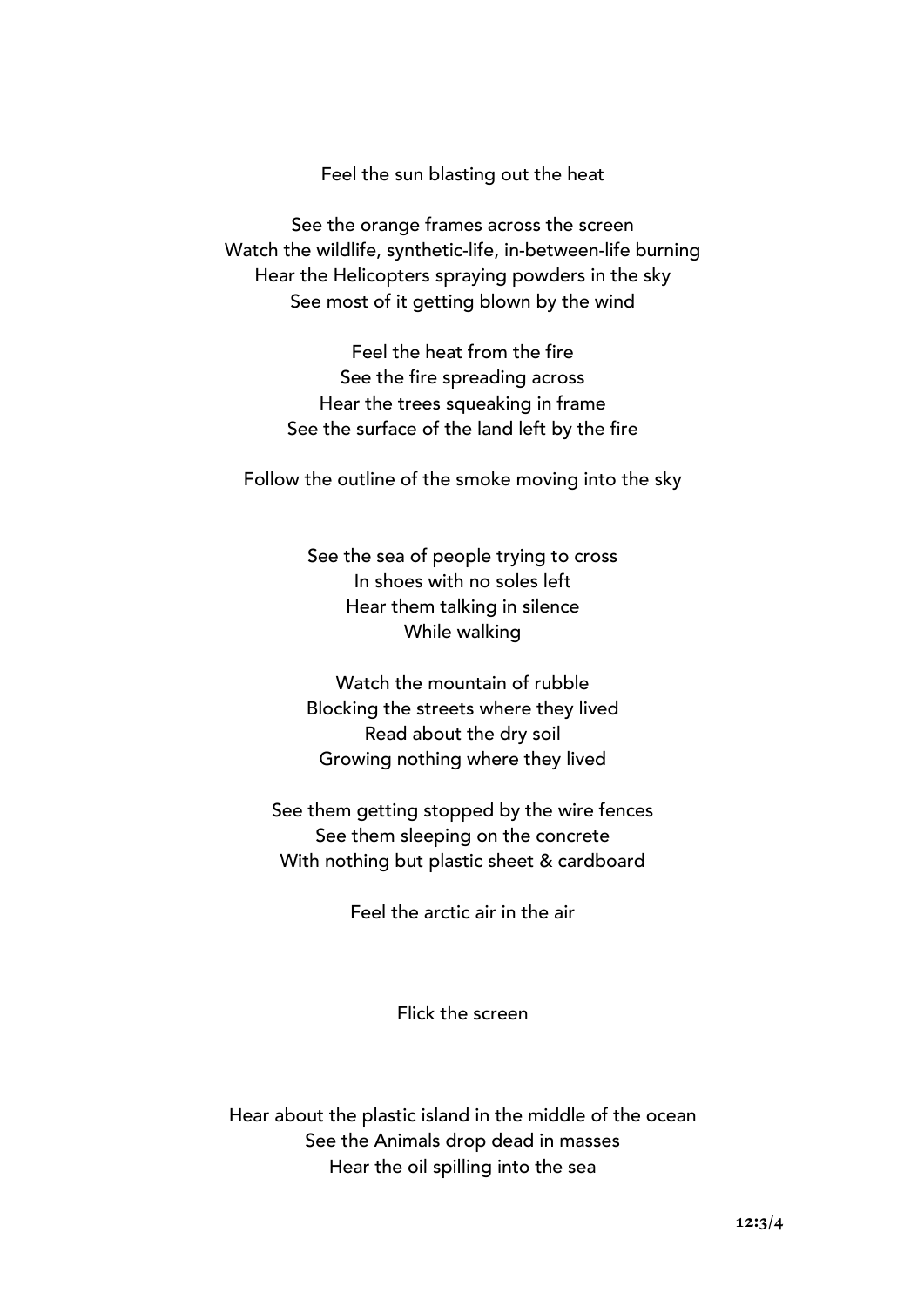See the black carpet floating in water

Flap flap… feathers stuck together Not flapping any longer…

See the scene of abuse, abused by…

'IT'

It's draining, It's draining, It's draining It's draining the life out of the earth

It's draining, It's draining, It's draining It's draining the life out of empathy

In a game of Capital C

Ignore that relentless voice Of the Letter 'I' That persistent voice Shaped by 'IT'

All the same voices put through auto-tune Designed to be the No. 1 hit Manufactured to be fake as real Fabricated to be true but fake

It's draining, It's draining, It's draining It's draining the life out of the earth

It's draining, It's draining, It's draining It's draining the life out of empathy

In a game of Capital C

It's draining…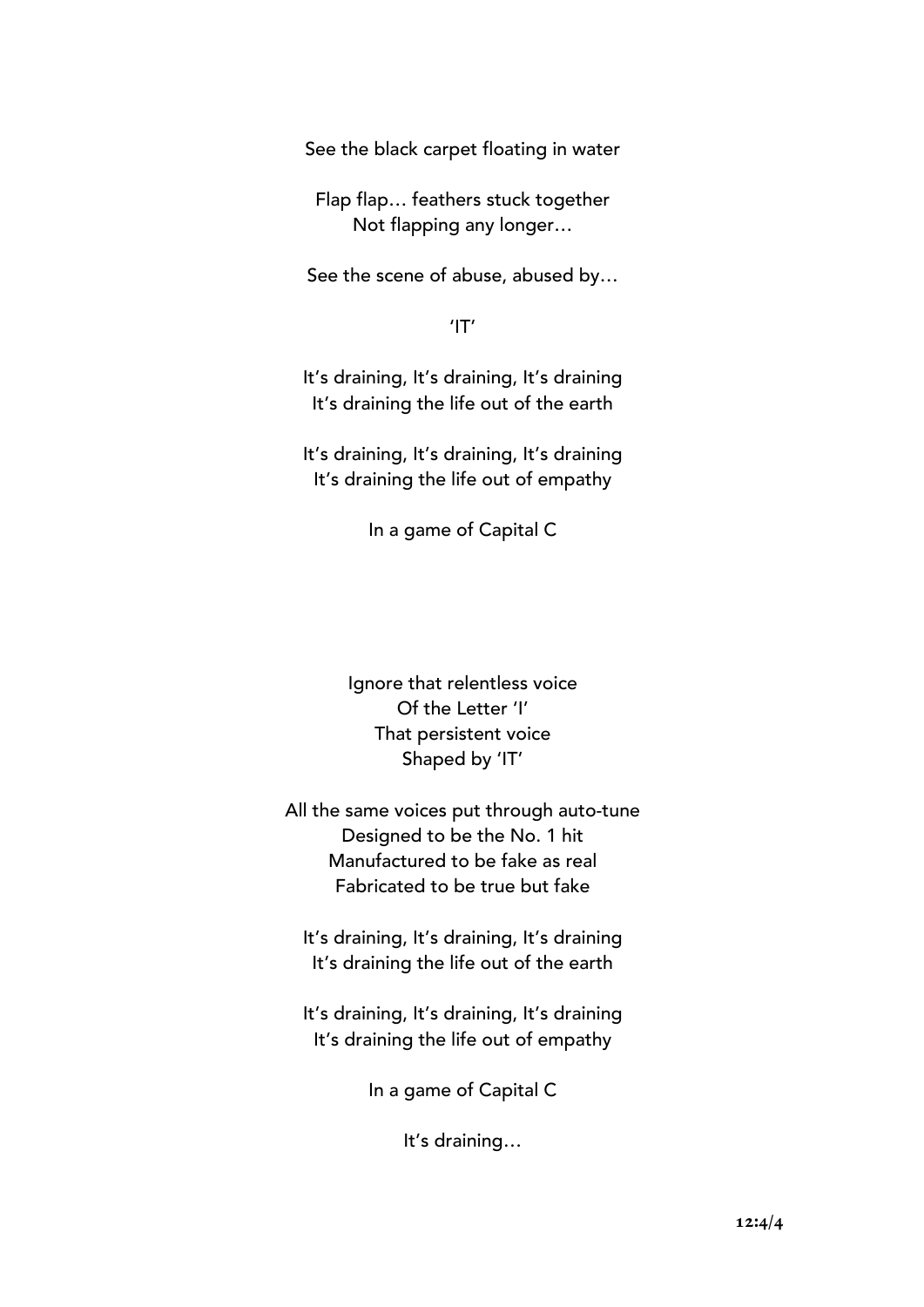BACK DRIVE Anne Tallentire 8–2–18

'A FILM'

The Screenplay

Set in N.Ireland 1964. Bologna, Italy 2006

The Characters

CLEANER MATRON GIRL 1 GIRL 2 BOY 1 BOY 2 FARMER WOMAN 1 WOMAN 2 MIGRANT WORKER

13:1/7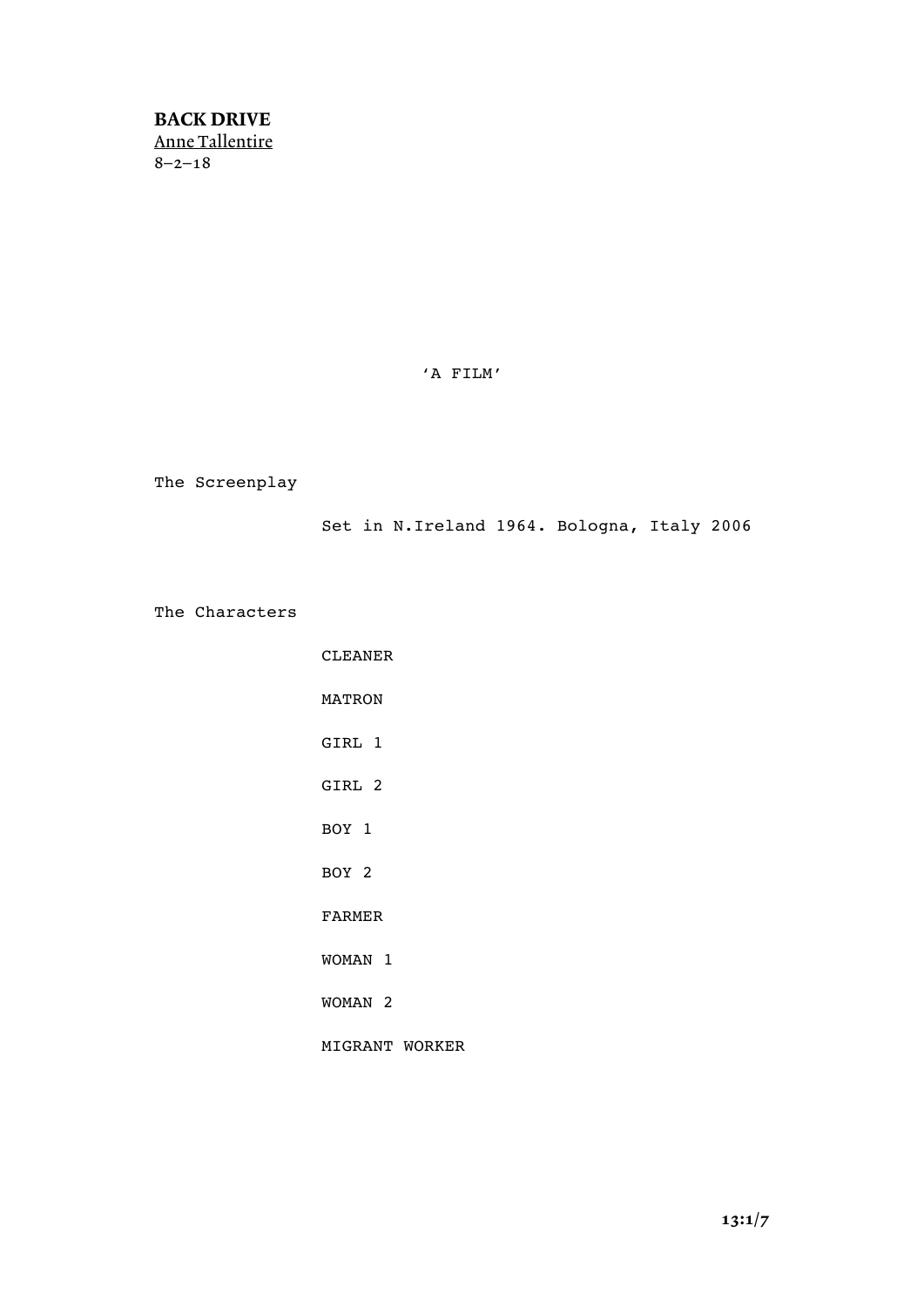#### Front Titles

Light moves across a swathe of waste ground catching a stone or two. The camera pans across up and along the edge of a dense wood. The trees are illuminated by one circle of light beaming down from a helicopter circling above. Reference: 'Edge of a wood', 1999, Rodney Graham.

**1.**

CUT TO:

DORMITORY – DAY, 1964

A woman is cleaning the mirror. GIRL 1 walks towards her locker. MATRON wearing an overall coat appears, her white hair sparkling.

#### MATRON

What are you doing here?

GIRL 1 I'm looking for my cardigan. I'm sorry, I was cold, I forgot it.

#### MATRON

Ok then. Go on. But be quick.

The girl opens a box at the end of her bed, wraps a book in her school cardigan and leaves.

MATRON

Shouts at the girl as she runs down the stairs.

You know you are not allowed in here until five o'clock, and do not use that door.

> GIRL 1 Turns and runs out in to the garden.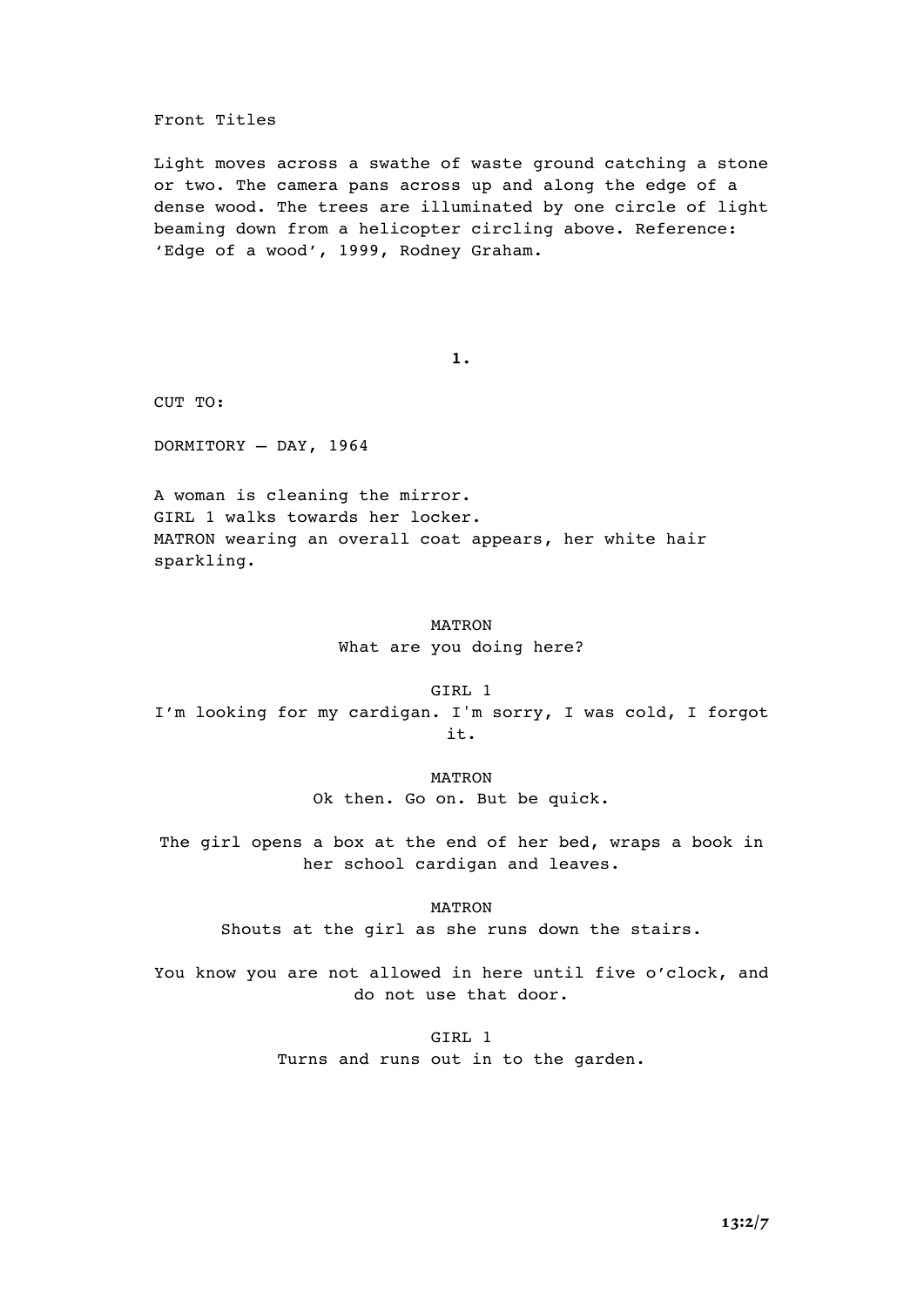**2.**

GARDEN – DAY

#### MATRON Shouting from the window above

You must NOT use the front door; how many times do you have to be told?

Girl 1 keeps running, over the lawn, under the apple trees towards a gap in the hedge that leads the tennis courts. It is raining. She takes shelter under the trees. She kooks back at the house. A heavy dark sky hangs above the purple slates. The wind gets up. After some time she walks back to the house running her fingers along the leaves of the hedge. She ambles. She does not care that she is wet. When she arrives back at the house she stops inside the door for a moment and watches the room dissolve as her glasses stream.

**3.**

Grounds – NIGHT – 11.00pm

Girl 1 is practicing. She leaves the house, walks down the avenue past the tennis courts, through the gates and on to the main road.

STREET – NIGHT, MOMENTS LATER

It is cold. A car passes. She walks along to the crossing, then down the other side to the narrow path beside the hedge and eventually back to the house and up to bed. She takes 14 minutes.

**4.**

DORMITORY - NIGHT

GIRL 2 lies awake. There are eight beds, 4 on each side. At one end a bay window. Her bed is diagonally across from the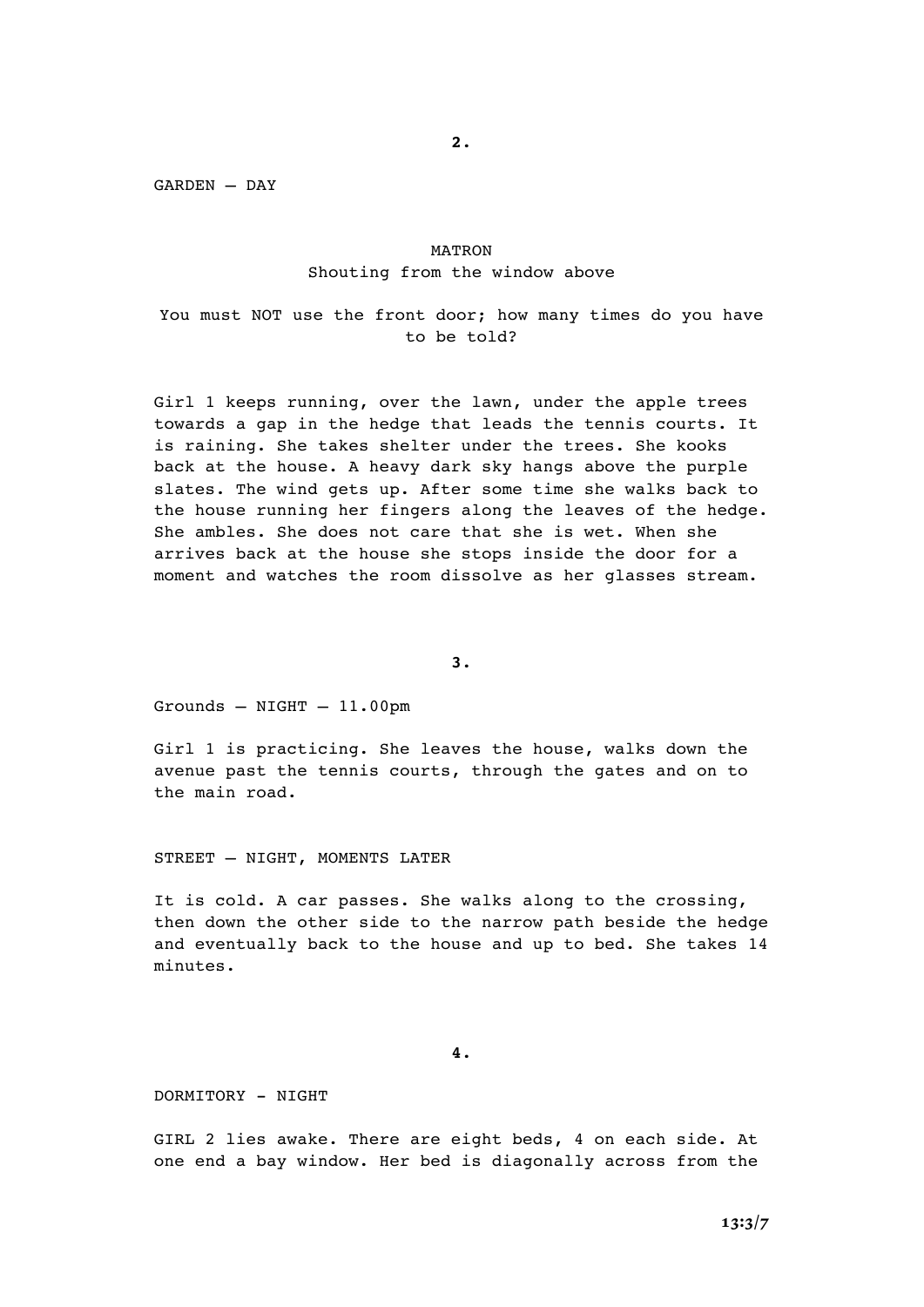door. The dimensions of the room are in line with national boarding standards i.e. the minimum floor area of a dormitory accommodating two or more is defined as the number of students sleeping in the dormitory multiplied by 4.2 m<sup>2</sup>, plus 1.2 m². A minimum distance of 0.9 m should also be maintained between any two beds in a dormitory, bedroom or cubicle. Boarding schools must provide a total floor area of at least 2.3 m² living accommodation for every boarder.

GTRL 1

#### Are you asleep?

GIRL 2 No. Did I tell you that in year 2 I was demoted to the junior dormitory as punishment.

> GIRL 1 What did you do?

GIRL 2 I got into another girls bed to comfort her the night she lost her mother.

> GIRL 1 For God's sake.

#### **5.**

GROUNDS – STREET – MID NIGHT

We creep out of the dormitory and make our way via the back stairs into the night. Half walking, half running down the back drive to the school gates which are closed but not locked. We pile into the car, light up and head for the coast.

COUNTRY ROADS – NIGHT 1.00pm

10 or so miles along we run out of petrol. The boys get out of the car and walk to a farmhouse.

They seem to be gone for ages so we set out to find them. They are standing staring at the back door of a farmhouse.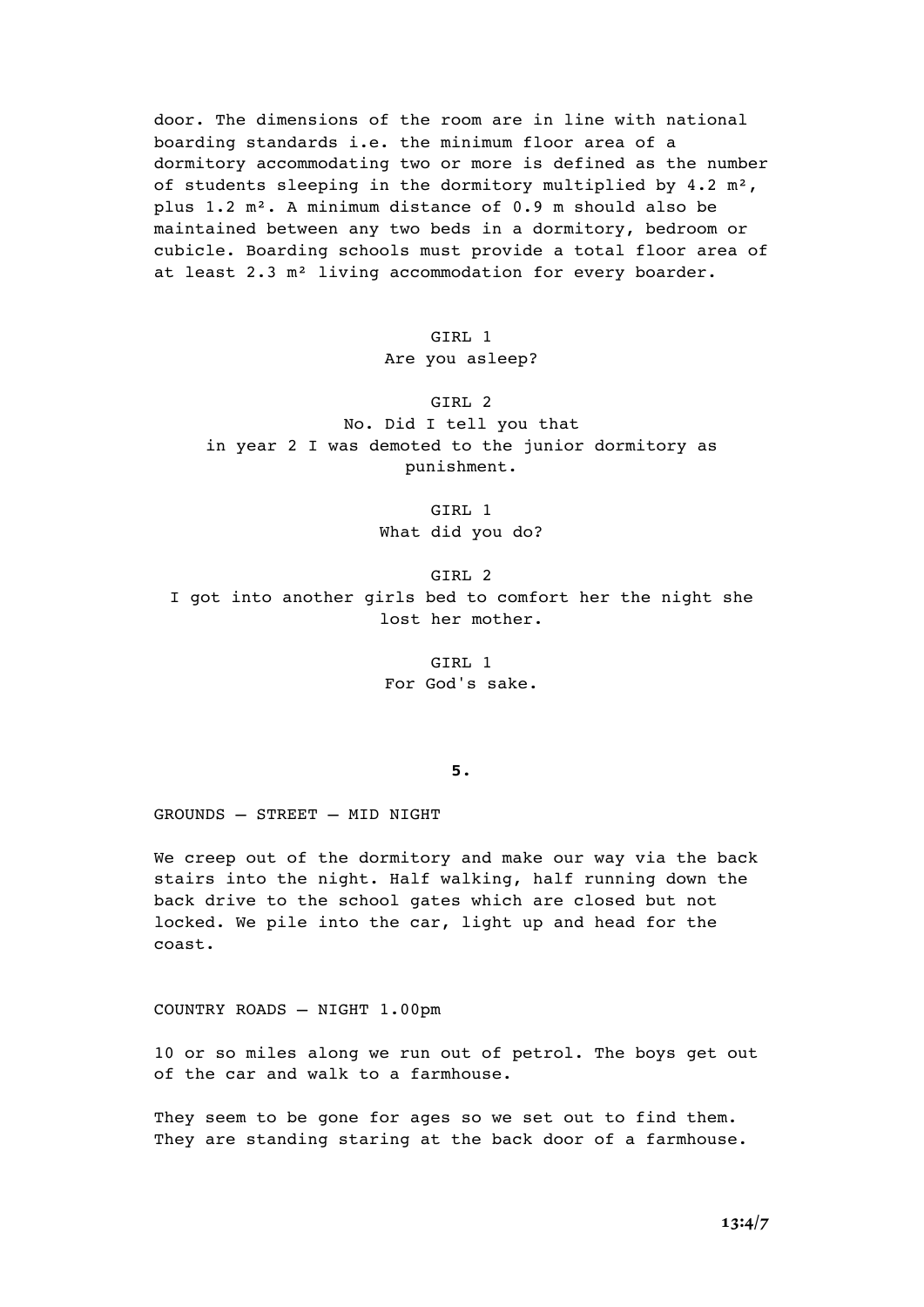We tell them to knock. Eventually a man answers. He gives us a can of petrol. Underage and without a licence between us, no further than a mile up the road we see a red light circling. It is the B Specials, an auxiliary police force in theory, but in practice unionist militia.

BOY 1 makes a U-turn. We shoot off down the road, on to lanes that cross the country and get us lost. At just after 3am we get back to the main road and in to school before light breaks.

**6.**

GARDEN – AFTERNOON

GIRL 1 is reading – sitting on a bench below a bay window at the front of the house.

**7.**

JUMP CUT TO:

LANDING – LATE AFTERNOON

GIRL 1 goes to the telephone room on the landing at the top of the stairs.

**8.**

JUMP CUT TO:

STREAM – EARLY EVENING

GIRL 1 and GIRL 2 are swinging on a rope hanging from a tree over a stream. They leap across, miss the bank, get their feet wet and laugh a lot.

**9.**

SMASH CUT TO:

BOLOGNA, ROAD THROUGH INDUSTRIAL ZONE – 2006 – DAY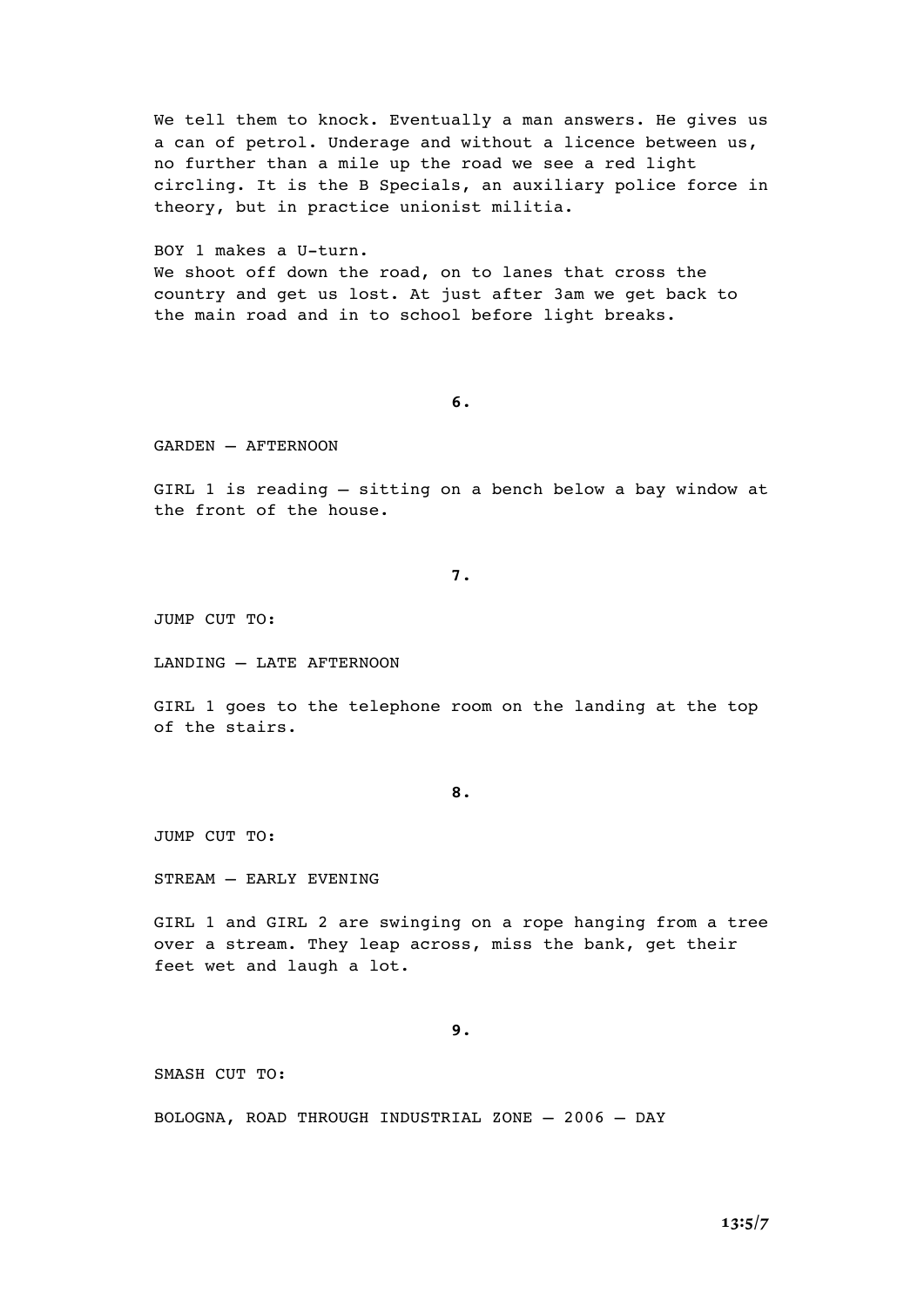WOMAN 1, (FORMALLY GIRL 1) AND CURATOR are driving to the edge of the city. They stop at what they take to be abandoned factory (built in the 1930's – steel rusting, glass bricks cracked with echoes of Art Nouveau and darker futurism in the fabric). They make their way towards the semi circular glass fronted entrance.

FACTORY - DAY

The door is open. They climb a wide staircase to a large space full of scattered debris, boxes of tiles, wire, shoes, wood, plastic clothes, cloth, car parts.

## WOMAN 2 Is anyone there?

The sound of a hedge cutter in the distance can just be heard, then a lorry passes. Otherwise silence. A man in yellow overalls is sitting on a grey locker tipped on its side in the forecourt outside. He does not look nor answer.

WOMAN 1 is taking photographs.

WOMAN 2 takes a call. **OK** OK - we will leave, now.

> Turning to Woman 1 We must go, now.

> > WOMAN 1 Please wait

#### MONTAGE

She is taking photographs – slowly grasping the logic of the spacing between the things that lie there.

They leave.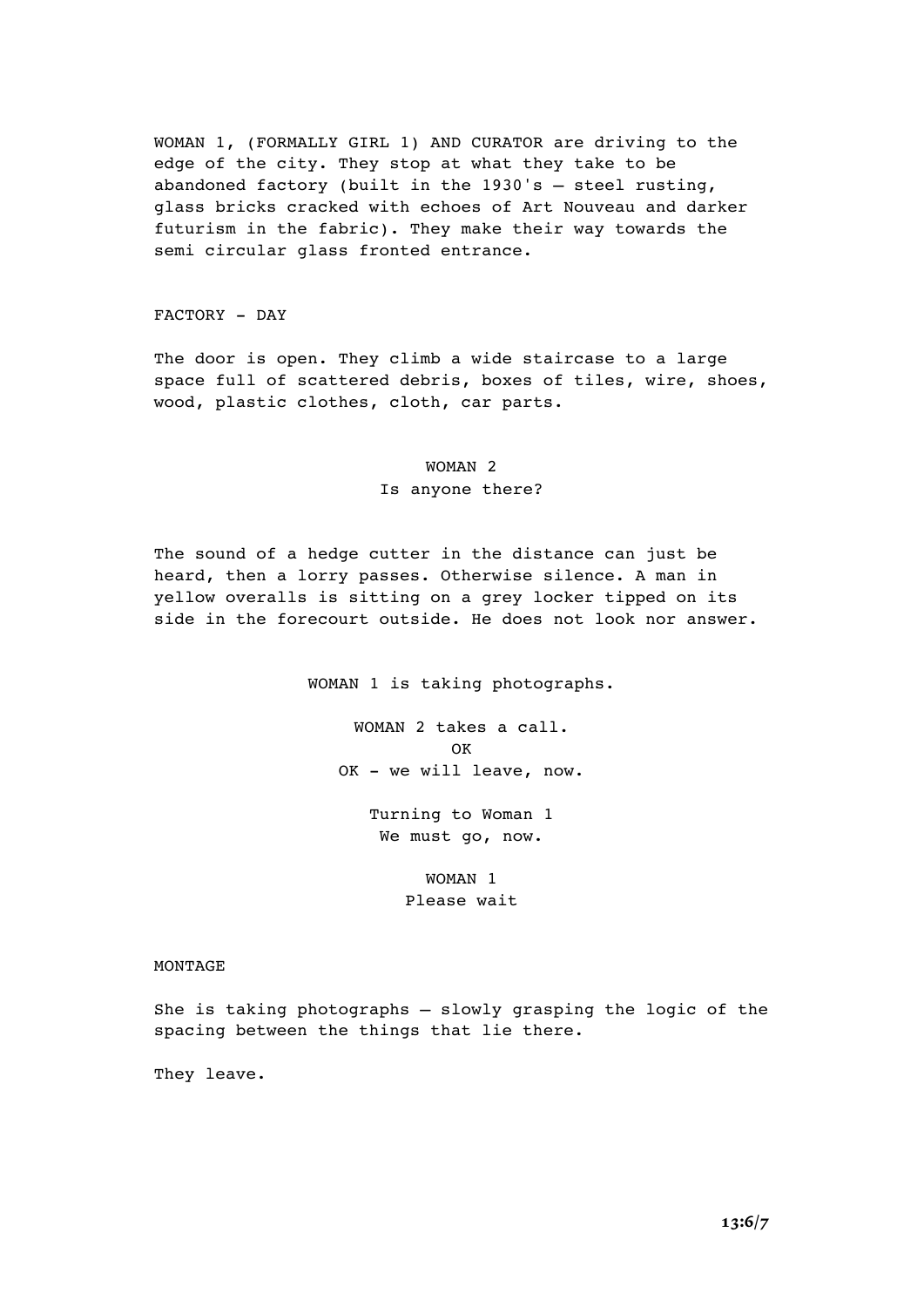**10.**

SMASH CUT:

IRELAND – HALL - DAY

GIRL 1 steps out into the hall. The hall has ultra marine blue, brown and black patterned tiles. She attempts to fit her feet into a triangle of blue.

GIRL 1 hears GIRL 2 coming down the stairs she looks up. Are you going down to tea?

> GIRL 2 Yes, we are late.

CUT TO - DINING ROOM – LATE AFTERNOON

There are five tables in the dining room. One square in the centre, one long at the west end, one at the north beside the bay window and to one side of the fireplace. The smallest table for the youngest children. The girls are whispering. It is raining again. There is a rumour. They may have been caught.

**11.**

CUT TO:

DORMITORY – LATER - NIGHT

GIRL 1 Can you see the moon?

GIRL 2 Not from my bed, but I can see it catch the end of yours. It scares me

> GIRL 1 Me too.